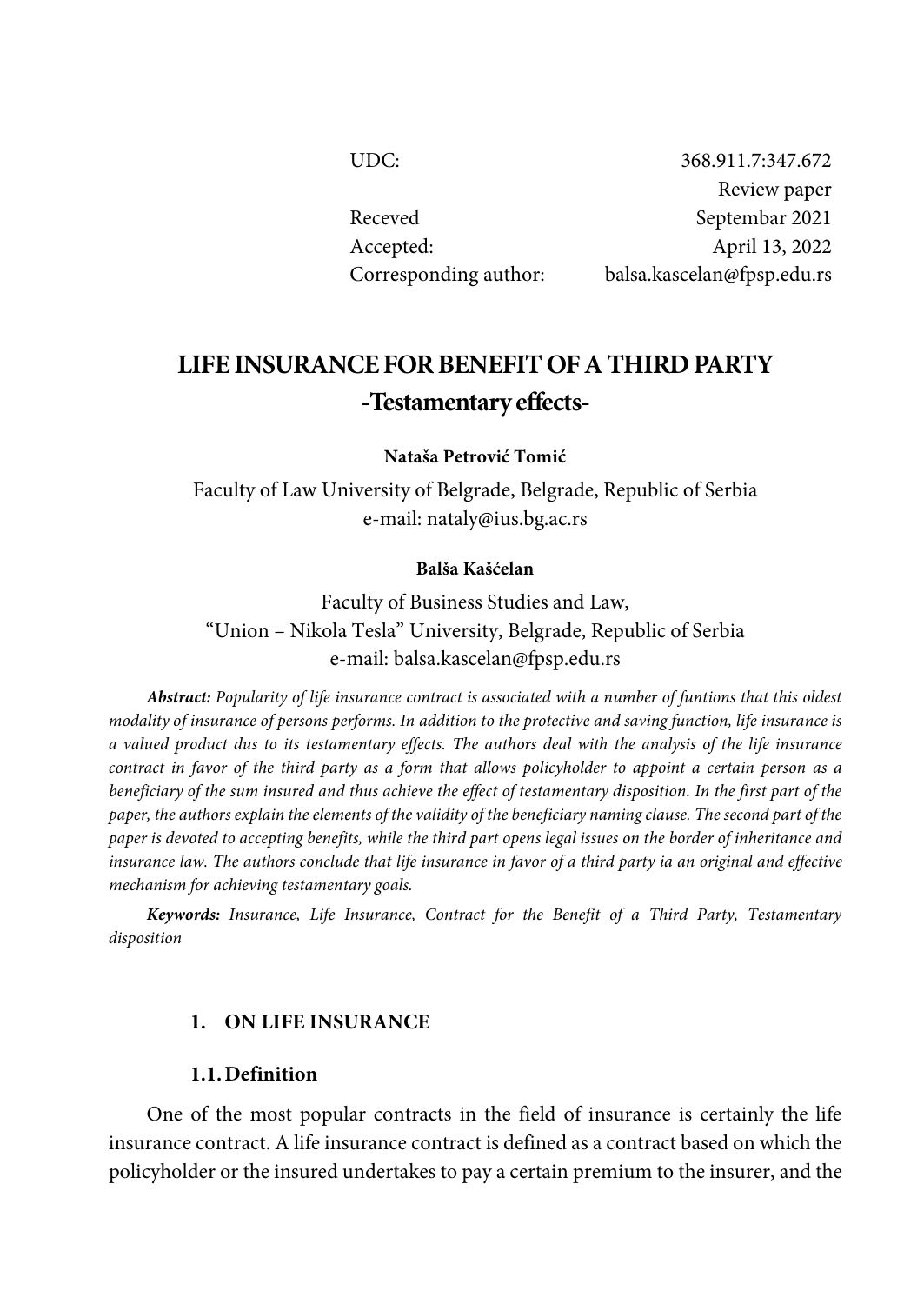insurer undertakes to pay a pre-agreed sum insured or annuity to the insured or beneficiary if the insured event occurs (Petrović Tomić, 2019: 634; Beckmann, Matusche-Beckmann, 2009: 2530; Bonnard, 2012: 325; Bigot, 2011: 31). This event is the death of the insured or another person, the experience of certain years of age, the death or experience of certain years (so-called mixed insurance).<sup>[1](#page-1-0)</sup> The insured event is, therefore, related to the life of a certain person. Life insurance is fundamentally different from property insurance. For his understanding, it is crucial that it is capital insurance, the amount of which is determined in advance by the contract and which is concluded for the payment of money to the insurance contractor or the user (Lambert-Faivre, Leveneur, 2011: 737-738; Teslau, Prang, 2009: 1621). The insured case depends on how long a person's life will last, and the insurer has the obligation to pay the agreed amount of insurance regardless of the material losses of the insurance beneficiary (Pak, 2011:  $297$  $297$ ).<sup>2</sup> The obligation of the insurer is a lump sum. It depends exclusively on what is agreed (ie primarily on the amount of insurance). The obligation of the insurer is not affected by any damage that the user has suffered due to the occurrence of the insured event, or his material circumstances.

### **1.2.Target function**

Life insurance is one of the most important types of insurance from the point of view of achieving multiple goals of potential insurance contractors (Lambert-Faivre, Leveneur, 2017: 754-756). Namely, in addition to the elements of insurance protection, the element of savings is traditionally associated with this insurance. As life insurance

<span id="page-1-0"></span><sup>&</sup>lt;sup>1</sup> These are the so-called classic life insurances, which are the oldest and need not be explained in particular (one French author jokingly says that life insurances are like mobile phones: everyone knows how to handle them, and almost no one knows anything about how they really work). However, the term life insurance also includes a number of other insurances, such as: insurance with refund of premiums, insurance in case of marriage, insurance in case of childbirth, as well as annuity insurance and supplementary insurance with life insurance.

<span id="page-1-1"></span><sup>2</sup> There is no doubt that life insurance serves to meet the financial needs of insurance beneficiaries in specific situations. But, unlike property insurance, the principle of indemnity does not apply to life insurance and the insurer's obligation cannot be affected by changes in the financial situation of the insurance beneficiary, as well as whether the insurance beneficiary has actually incurred direct or indirect costs and losses.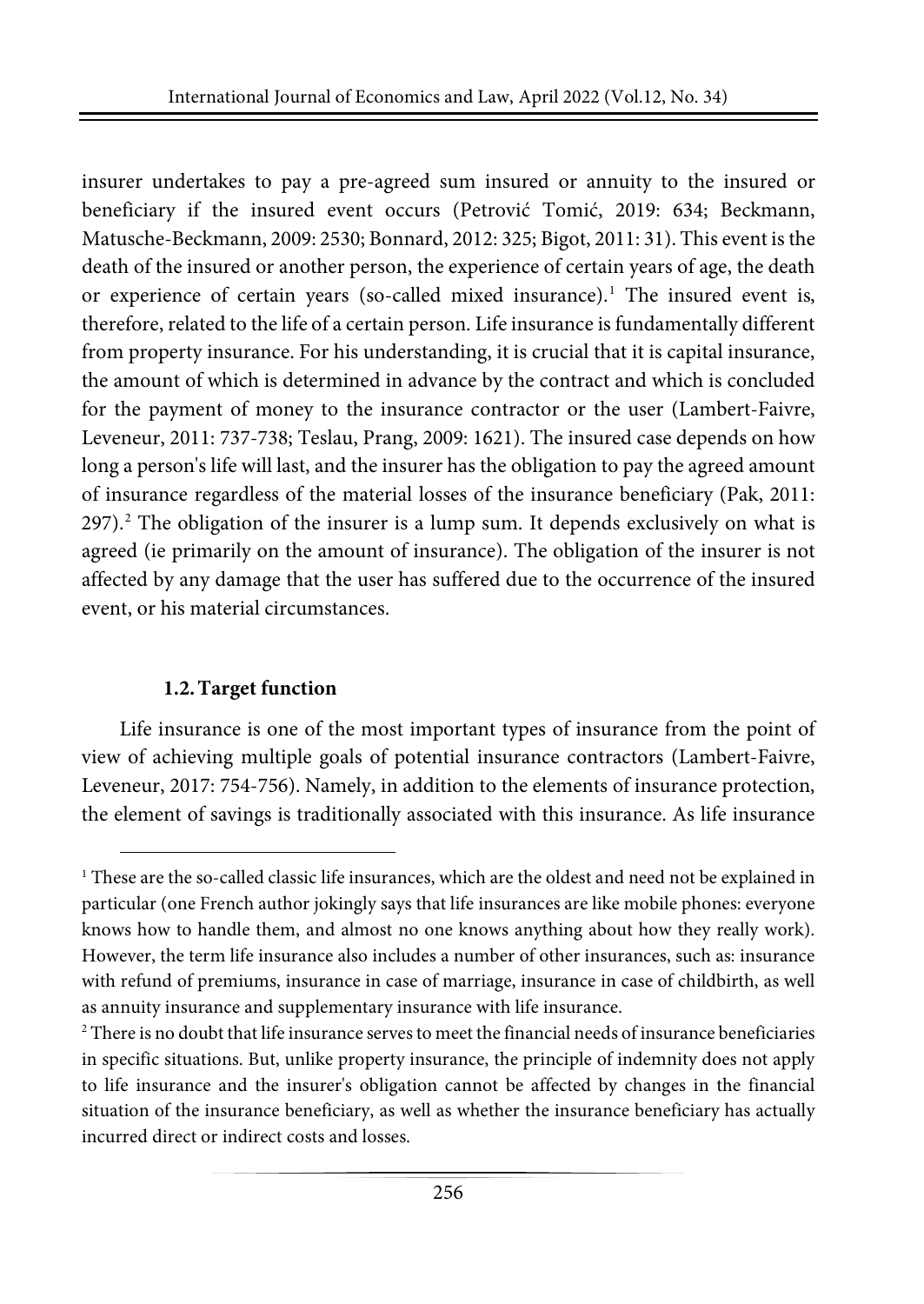does not prohibit the accumulation of insurance rights and rights of the person responsible forthe occurrence of the insured event, thisregulation sends a clear message to potential life insurance consumers that those who have been saving through life insurance cannot be in the same situation as those who have not been saving.[3](#page-2-0) The possibility to also achieve by purchasing life insurance - in addition to insurance protection, which is taken for granted - relatively secure savings, makes this insurance a very important segment of the capital market. An insured person who can demand redemption, full or partial, before the maturity of the contract, in fact has the possibility to return the invested capital if he needs liquid assets at some point (Elhabbouli, 2015: 21-22).

An equally important function of life insurance is to provide material security in old age.[4](#page-2-1) In developed countries, the correction and supplementation of the classic pension system is achieved through life and pension insurance. Therefore, it should not be surprising that in the countries with a high standard of living more than 60% of the population has some form of life insurance. [5](#page-2-2) In this way, the social function of life insurance is manifested. Namely, the importance of life insurance is especially great in countries where benefits based on compulsory social insurance do not provide material security for the family and the individual. Furthermore, its social component is manifested in the form of family care in the event of the death of a dependent, as well as

<span id="page-2-0"></span><sup>&</sup>lt;sup>3</sup> "There are no legal restrictions to conclude several life insurance contracts." Life has no price and a person who wants to get a higher insured sum can conclude more contracts. The only obstacle is the inability to pay the premium on the basis of several concluded contracts. "J. Pak, 2011, 297.

<span id="page-2-1"></span><sup>4</sup> Therefore, developed countries adopt programs and measures to encourage the purchase of life insurance, which provides a supplementary pension (eg by adopting tax breaks).See.: J. Pak, "Značaj životnih osiguranja za materijalnu sigurnost u starosti", *Promene u pravu osiguranja Srbije u okviru evropskog (EU) razvoja prava osiguranja* (zbornik radova), Palić 2011, 126–127.

<span id="page-2-2"></span><sup>&</sup>lt;sup>5</sup> Since the insurance policy enables long-term savings, it can serve as collateral for obtaining various types of loans. In developed countries, it is understood when it comes to obtaining loans either from the sphere of personal investments or from the sphere of private business. Today, there are modern forms of life insurance, which are based on a combination of elements of life insurance and investment funds. See more in: B. Preložnjak, "Pravna priroda ugovora o osiguranju života vezanog uz investicijske fondove", *Zbornik Pravnog fakulteta u Zagrebu*, br. 3, 2011, 967.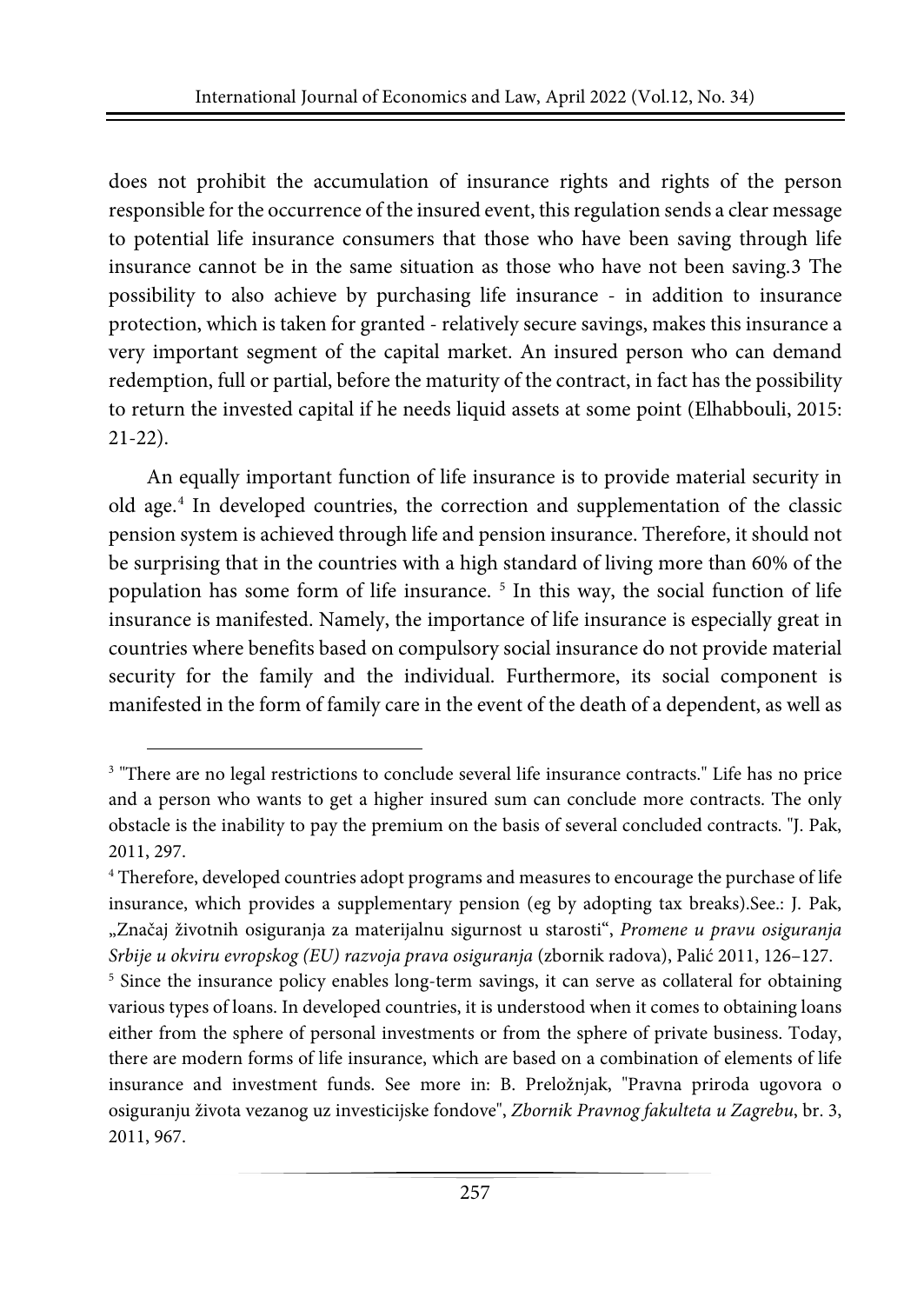in cases where there is an increased need for material resources (children's education, marriage, etc.). Life insurance that contains a clause on the beneficiary is a mechanism by which part of the property is transferred, within the family or outside the family circle, without applying the rules of inheritance law (Elhabbouli, 2015: 23). Finally, life insurance is increasingly being used to secure consumer and housing loans. Usually, life insurance contracts are concluded for the amount corresponding to the obtained loan. With the repayment of the loan, it decreases. If the insured dies before repaying the loan, the insurer pays the insured amount to cover the remaining debt.

One of the extremely important functions of life insurance, to which not enough attention has been paid, is related to the testamentary-legal actions of appointing a life insurance beneficiary. One of the most important questions is how suitable such a statement of will is for achieving goals that coincide with inheritance law issues. In particular, is it "worthwhile" for the insurance contractor to activate the will mechanism? Or can a valid user naming clause achieve the same effect? And how burdensome are the formalities that accompany this clause compared to the formalism of inheritance law?!

### **1.3.Insured person**

The originality of life insurance is reflected in the existence of the insured person. This is the person in whose life the insured event should occur (Bonnard, 2012: 326; Šulejić, 2005: 468). The insured person (eng.: insured; fran.: l'assuré; nem.: versicherte Person) is the person whose life is linked to the realization of a certain event (insured event) and the payment of the sum insured. In many cases, the policyholder is also the insured.

The Law on Obligations specifies that life insurance and accident insurance can refer to the life of the insurance contractor or to the life of a third party. Due to the protection of this person and the preservation of public order in the field of personal insurance, the consent of that person is required, otherwise the contract is void. The consent of the insured person, which obviously must be obtained beforehand (ie until the conclusion of the contract!), aims to ensure that the insured person is aware of all the circumstances of the contractual relationship of which he is an actor, and in particular who the policyholder is, who the potential user is, what is the insured amount,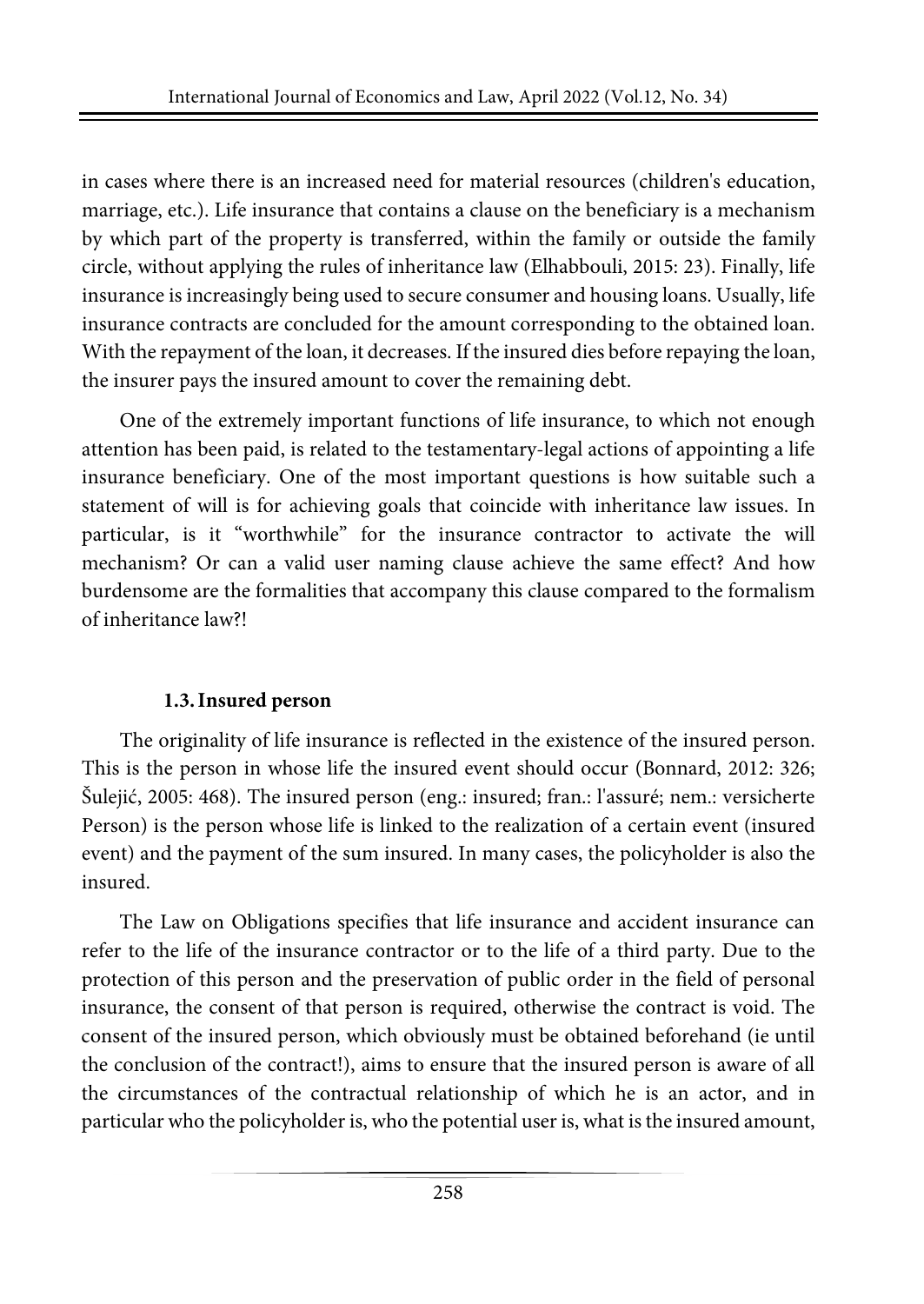etc. This consent must be given in the policy or in a separate written document when signing the policy, indicating the sum insured. $6$  It is then considered that the insured person has given his / her consent both in terms of concluding the contract and in terms of the amount of the insurance amount. A third party's life insurance contract is void without that person's consent.<sup>[7](#page-4-1)</sup> Anyone can invoke nullity (absolute nullity). The contract is also null and void if it is concluded for the life of a person under the age of 14 or a person deprived of legal capacity.[8](#page-4-2) A minor over the age of 14 may be designated as an insured person in death insurance with his or her written consent and the written consent of the legal representative.

## **1.4.Beneficiary**

Beneficiary (eng.: beneficiary; fran.: le beneficiaire; nem.: Bezugberechtigter) is a natural or legal person specified in the contract and to whom the sum insured is paid (Elhabbouli, 2015: 101). The provision on determining the beneficiary of life insurance in comparative law is given the greatest attention. This provision seeks to eliminate the possibility of abuse of life insurance contracts, especially those concluded in the event of death. In the case of a life insurance contract, the beneficiary is usually the policyholder or the insured. In the case of a life insurance contract in the event of death,

<span id="page-4-0"></span><sup>6</sup> *"The condition for concluding a valid insurance contract in the event of the death of a third party*  is the written consent of that person with regard to the conclusion itself, but also the amount *insured."* (Judgment of the Supreme Court of Republic of Serbia Rev. No. 5661/95 of 17 January 1996)

<span id="page-4-1"></span><sup>7</sup> In theory, the question arose as to whether the insured person could give consent later (after the conclusion of the contract) and thus strengthen it. In German theory, such a possibility is denied (because it is an absolute nullity), while Italian theorists do not rule out this possibility. In.: M. Ćurković, *Ugovor o osiguranju osoba, Život – nezgoda – zdravstveno,* 86.

<span id="page-4-2"></span><sup>8</sup> In our law, as in most continental rights, the existence of an interest in life insurance is not required. In Anglo-Saxon law, personal insurance cannot be taken out if there is no interest. At the same time, the interest in securing one's own life is implied (everyone has an interest in preserving their life and bodily integrity). As far as insuring the life of another person is concerned, the interest is that there is an interest in the insured person being alive. It is assumed that this interest exists if the policyholder and the insured are related.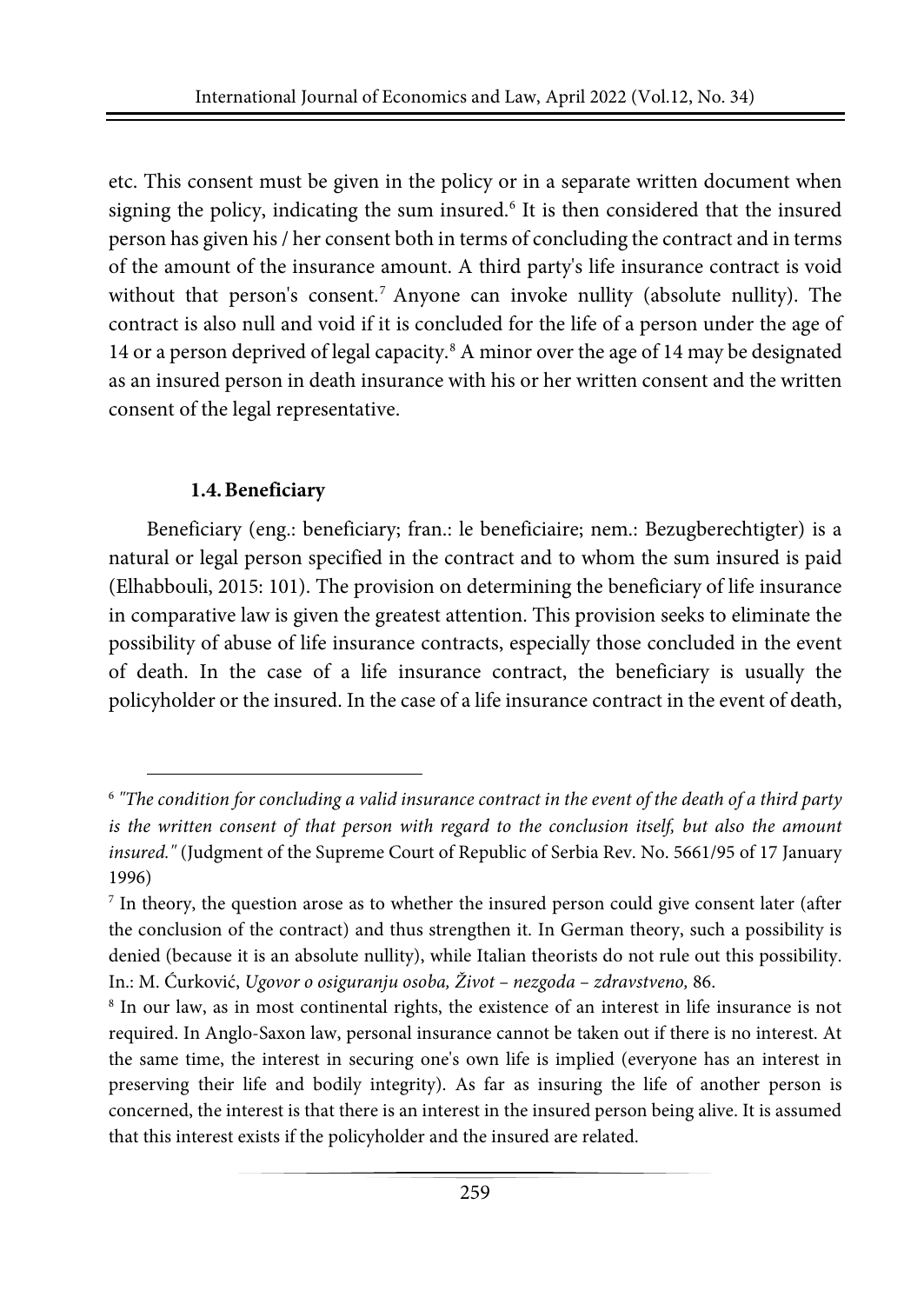the beneficiary is a third party.<sup>[9](#page-5-0)</sup> When concluding the contract and determining the beneficiary, the insurer must point out the possible consequences of the manner of determining the beneficiary of life insurance. This is very important, so that it does not happen that the policyholder had in mind one person, and that the sum insured is paid to another person.

# **2. THE CLAUSE ON APPOINTMENT OF LIFE INSURANCE BENEFICIARY**

### **2.1. Personal right of the policyholder**

It is indisputable that the policyholder can dispose of his rights from the life insurance contract: to pledge them, transfer them to third parties, etc. One of the most controversial issues in life insurance is the appointment of beneficiaries. Namely, the appointment of the beneficiary requires answering numerous questions concerning the status of the beneficiary himself, but also the status of the amount of insurance that will be paid to him. Before we turn to the conditions of validity and the manner of appointment, the question arises as to whether the rules on the beneficiary of life insurance are lex specialis rules in relation to the contract in favor of third parties. Since the contractual insurance laws usually contain at least one (or several) articles on the designation of beneficiaries, it can be concluded that the intention of the legislator is to create a special legal regime for this issue.[10](#page-5-1) Despite this intention, the current application of other branches of law remains, especially family and inheritance law<sup>11</sup>, and in some cases bankruptcy and executive law.[12](#page-5-3)

<span id="page-5-0"></span><sup>9</sup> The theory points out that life insurance is the "most important area" in which a contract appears in favor of a third party. See more in.: V. Sokal, *Ugovor u korist trećeg,* Savremena administracija, Beograd 1976, 74.

<span id="page-5-1"></span><sup>&</sup>lt;sup>10</sup> In Republic of Serbian law, all issues related to life insurance for the benefit of a third party are found in the Law on Obligations, Art. 957-965.

<span id="page-5-2"></span><sup>&</sup>lt;sup>11</sup> Is the position of the beneficiary adequate to that of the successor of the policyholder? What is his position in relation to other heirs of insurance policyholders, whether legal or testamentary? Does the insured amount intended for the user enter into the legacy?

<span id="page-5-3"></span> $12$  What is the position of the creditors of the insurance contractor towards the beneficiary?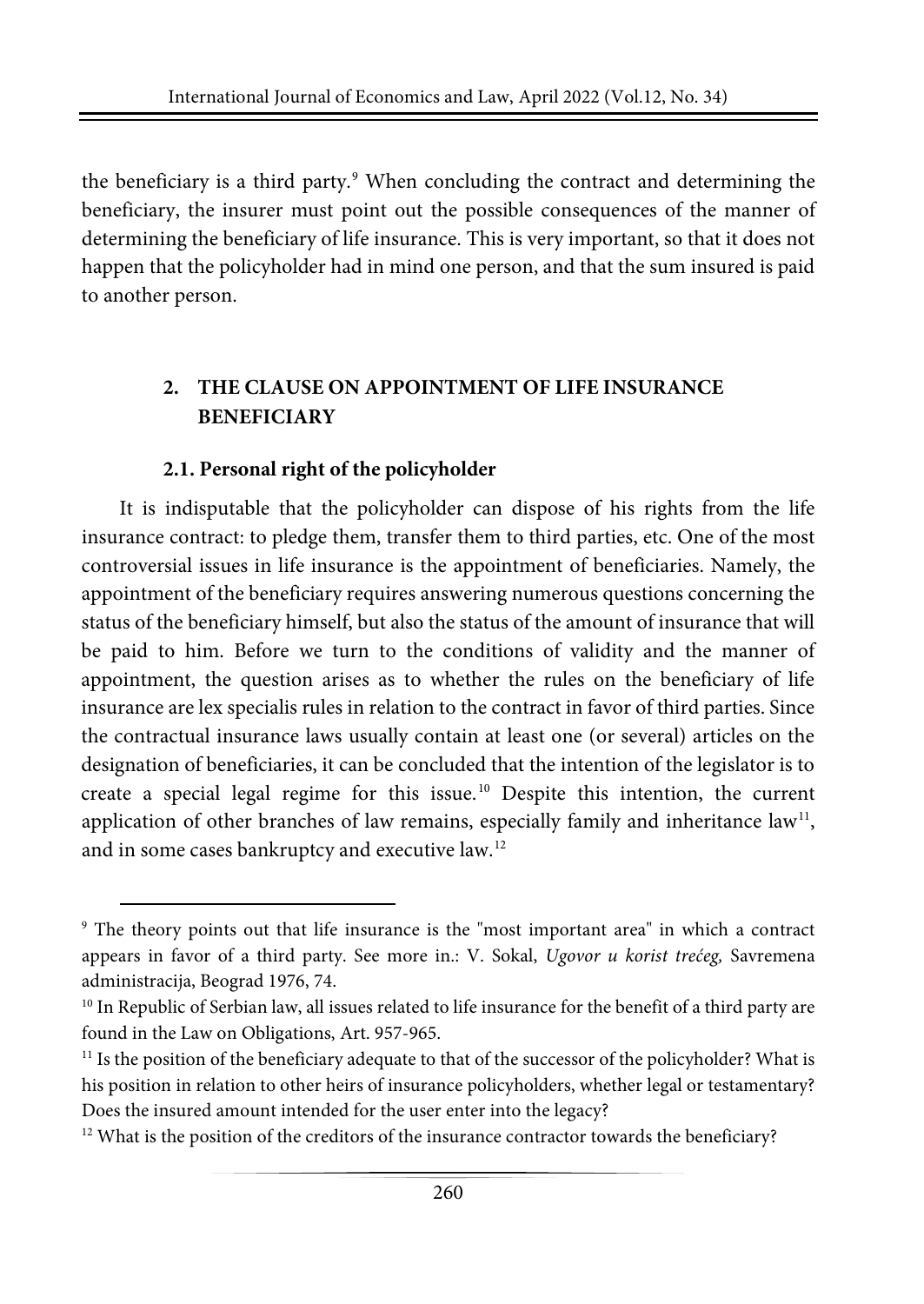In many cases, the beneficiary of life insurance is the insurance contractor himself. However, if the insurance in case of death of the insurance contractor is concluded, it is necessary for him to determine the beneficiary of the insurance rights. The appointment of beneficiaries of insurance rights is not limited to life insurance in the event of death, but may also apply to life insurance in the event of survival, as well as to combined insurance in the event of death and survival. In combined insurance covering death and survivorship, the policyholder may choose to link the appointment of the beneficiary to the event of his death, while retaining the right to claim payment of the sum insured if he reaches the agreed age<sup>[13](#page-6-0)</sup>

The beneficiary of life insurance is therefore determined by the policyholder. That is his exclusive right, that is a unilateral declaration of will, regardless of whether he is also an insured person (Elhabbouli, 2015: 148-149; Bigot et. all, 2011: 235-236). The same applies to the recall of life insurance beneficiaries. <sup>[14](#page-6-1)</sup> Translated into the language of the contract for the benefit of a third party, the policyholder is the stipulator, the insurer is the promitter, and the beneficiary is the beneficiary who acquires his own and direct right towards the insurer (Čolović, 2021: 318). In French law, following the 2005 reform of the Insurance Code, a life insurance contract should contain information relating to the consequences of appointing a person as a beneficiary of insurance rights (Abravanel-Jolly, 2017: 385). Although this is a personal act of the policyholder, which achieves the effect of testamentary distribution of property without formal drawing up a will, the consequences it produces require the policyholder to be thoroughly acquainted with them before submitting a legally binding statement appointing the beneficiary. The consent of the insurer is not required for the appointment of the beneficiary, but it is useful for him to be informed.[15](#page-6-2) As far as the modality of

<span id="page-6-0"></span><sup>&</sup>lt;sup>13</sup> The beneficiary can also be named in case of accident insurance, which unequivocally arises from the insurance conditions of our insurers.

<span id="page-6-1"></span><sup>&</sup>lt;sup>14</sup> Only the policyholder, and not his representatives, heirs or creditors, can appoint and recall the life insurance beneficiary. From the point of view of the insurance contractor, the appointment of the beneficiary is an alternative institute which *de facto* expresses the testamentary will. That is another way to make a will. See more in: L. Mayaux, "L'attribution du bénéfice", 236.

<span id="page-6-2"></span><sup>&</sup>lt;sup>15</sup> Here, a distinction should be made between the formal-legal situation (the insurer does not give consent for the appointment of the beneficiary, nor is the condition of a valid appointment that he be informed about it!) And pragmatism (it is opportune for the insurer to be informed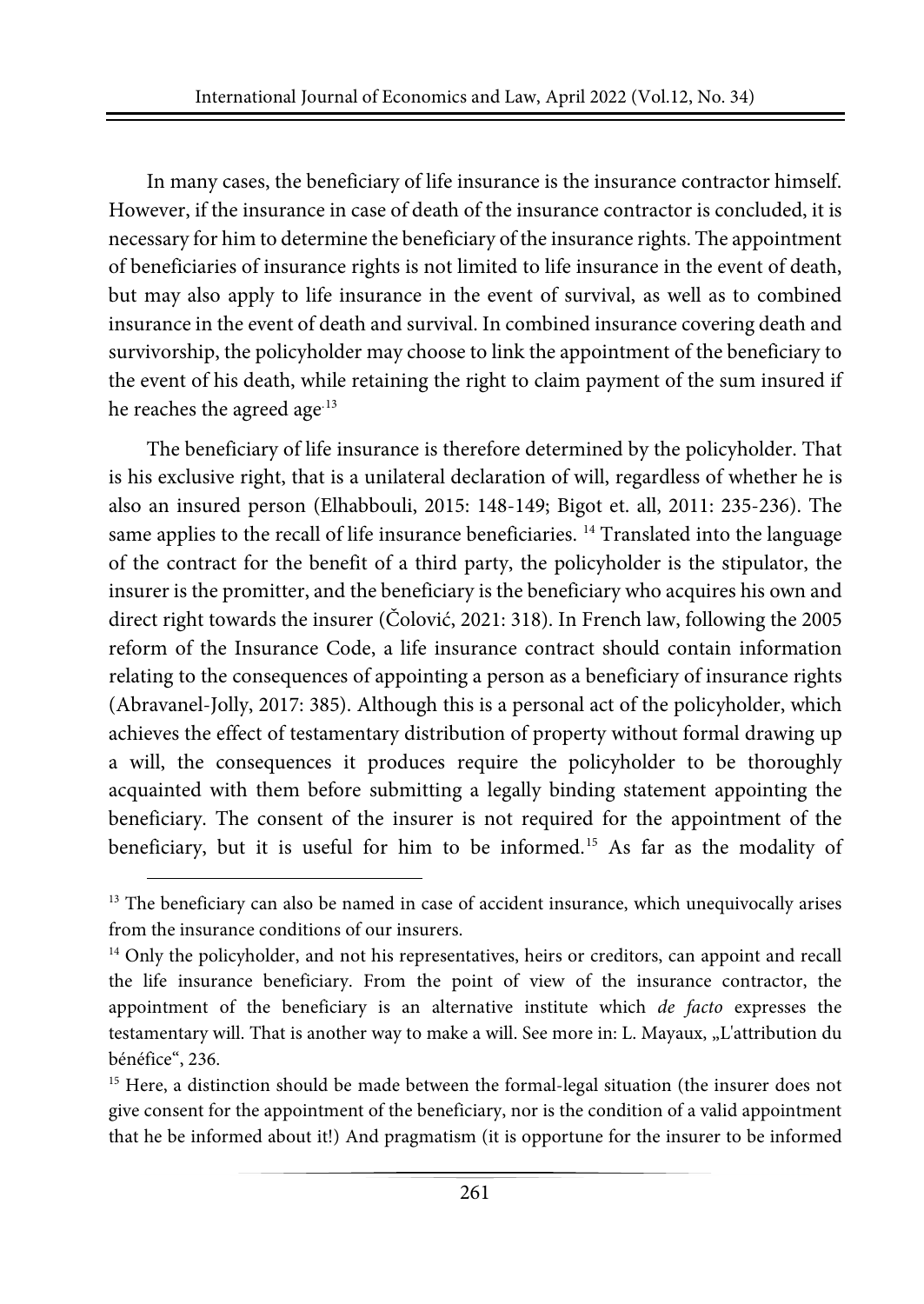appointment is concerned, the two common ways are the life insurance contract clause and the testamentary clause. [16](#page-7-0)

The beneficiary of the insurance is determined at the time of concluding the contract or later, until the moment when the insured amount matures. The beneficiary can be named at the time of concluding the contract and listed in the policy (beneficiary appointment clause) or later in the policy appendix (Elhabbouli, 2015: 149-150). With regard to the appointment of beneficiaries of life insurance rights, this can be done by some other legal business, including the will.<sup>17</sup> The appointment of the beneficiary by the will indicates the serious intention and awareness of the policyholder to provide a certain person with funds that have been set aside from the rest of the estate. It follows from the rules of insurance law, therefore, that the beneficiary does not have to be appointed solely and exclusively in the insurance policy.

A particular beneficiary can be revoked and another one can be designated. The life insurance beneficiary may be appointed until the moment of the insured person's death, but the insurer should be informed, although the validity of the statement on the appointment of the life insurance beneficiary does not require his consent.<sup>[18](#page-7-2)</sup> And so on until the acceptance of the appointment by the beneficiary, when his appointment

about the appointment or change of beneficiaries). This is because it can happen that an insurer, who is not informed about the appointment of the beneficiary in time, pays the amount of insurance to another person (eg: former beneficiary of the insurance). The beneficiary would then have to claim a refund of the sum insured from the person who received it.

<span id="page-7-0"></span> $16$ . It should be noted that in practice, the appointment of beneficiaries based on the clause of the life insurance contract is much more common. It is precisely this way of naming - which indisputably achieves hereditary effects - that attracts attention and can be the subject of controversy. It is also possible to appoint a user by will, but the testator usually does so with legal assistance, which is why he is considered to be more protected from making hasty statements compared to the case of appointing a user on the basis of a life insurance contract.

<span id="page-7-1"></span> $17$  The appointment of a life insurance beneficiary by will does not have the significance of a *mortis causa* job. It follows that the beneficiary determined by the will can renounce the inherited part, while retaining the rights from the life insurance contract. In.: S. Abravanel-Jolly, *Droit des assurances,* 377; Y. Lambert-Faivre, L. Laveneur, *Droit des assurances,* 2011, 825.

<span id="page-7-2"></span><sup>&</sup>lt;sup>18</sup> The insurer does not have to be aware of the age and health condition of the beneficiary, as in many cases he will not be aware of his identity until the request for payment of the insurance amount is submitted.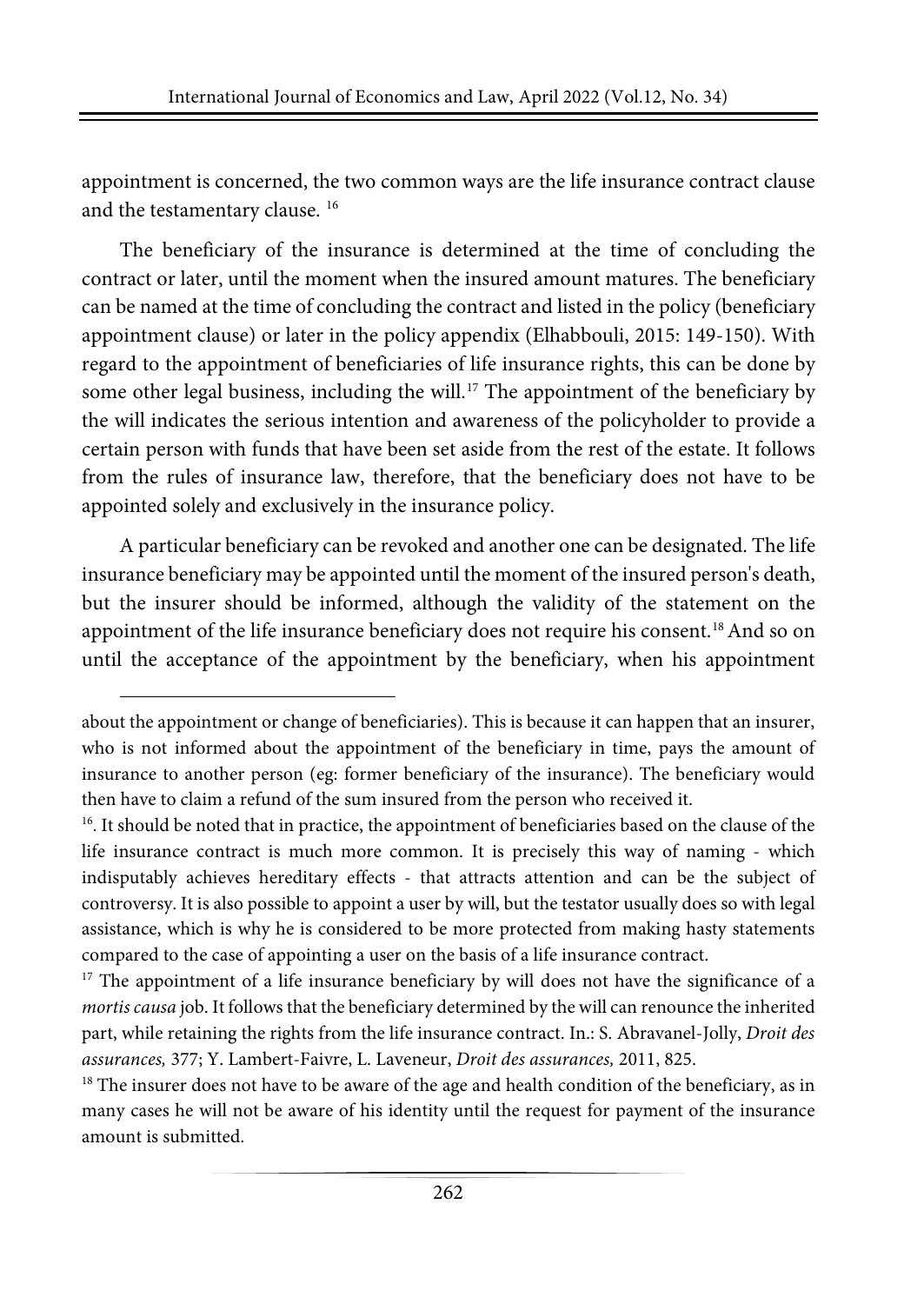becomes irrevocable. However, the acceptance of the benefit by the beneficiary does not mean that another person cannot be appointed as a subsidiary beneficiary.<sup>[19](#page-8-0)</sup>

# *Who can be declared a beneficiary*

In principle, any person with legal capacity can be appointed as a beneficiary. <sup>[20](#page-8-1)</sup> It can be someone from the circle of heirs of the insurance contractor, but also any other person. The contractor is not obliged to state the reasons for appointing a person as a user. The heirs cannot prevent the appointment of any person as a beneficiary. Animals cannot be a beneficiary (Ćurković, 2009: 133). When a third party is designated as the beneficiary, and not the insurance contractor himslef, it can be charity (when naming a certain person as a beneficiary makes the insurance contractor a gift)  $^{21}$  $^{21}$  $^{21}$  or encumbrance (when the contractor receives a certain consideration, an example is the appointment of a creditor as a beneficiary). It is not necessary to inform the beneficiary himself for the legal effect of the appointment clause.

For the validity of the clause on naming the beneficiary, it is not necessary for the beneficiary to be determined by name, although in that case it is possible to determine his identity with the greatest certainty (Greko, 2014: 312-313). It is enough for a beneficiary to be definable that is as the Law on Obligations states, that the act of appointment contains the necessary information for his determination. The goal is to determine the identity of the beneficiary at the time of the contractual obligation based on the data from the contract. In practice, there were problems with identifying users

<span id="page-8-0"></span> $19$  A subsidiary beneficiary acquires the right if for any reason the first named beneficiary is deprived of the right. See:L. Mayaux, "L'attribution du bénéfice", 267.

<span id="page-8-1"></span> $20$  Thus, the contractor can designate a creditor as the beneficiary of the right to life insurance (then insurance is a type of claim insurance!) or a relative (in which case the appointment of the beneficiary is a charity).

<span id="page-8-2"></span> $21$  It is assumed that the appointment of the beneficiary is a benevolence, until it is proven that it was done with appropriate counter-performance of the beneficiary. As the French theory points out, life insurance for the benefit of a third party is a modality of indirect gift (French: *libéralité indirecte*), by avoiding the formalities related to the gift contract. More in.: H. Elhabbouli, 2015: 148.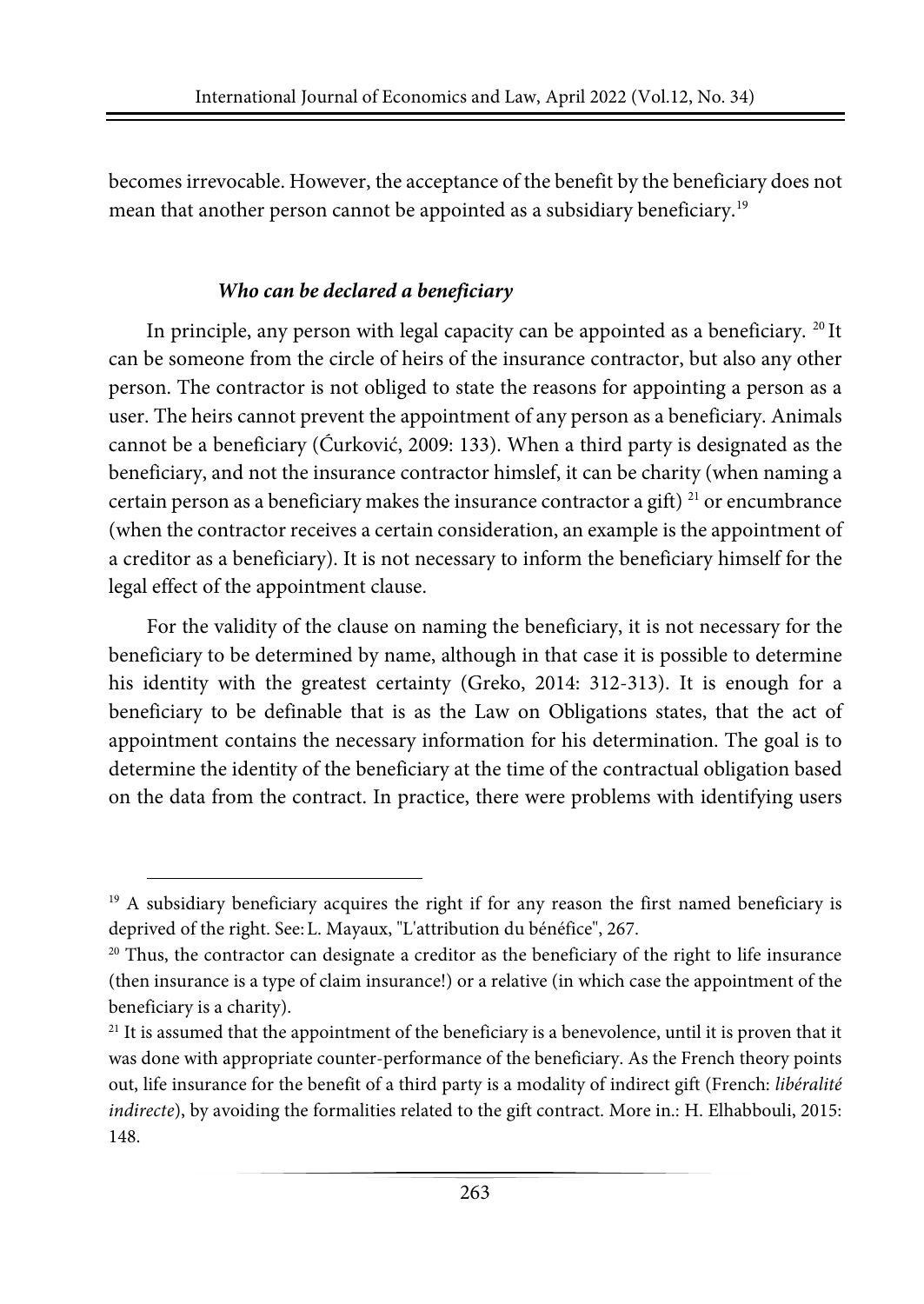with the terms "children, descendants, spouse". [22](#page-9-0) The Law on Obligations tried to prevent lengthy court proceedings between relatives after the death of a life insurance policyholder by determining that the benefit intended for the spouse belongs to the person who was married to the insured at the time of his death.<sup>[23](#page-9-1)</sup> What happens if there is a divorce between the policyholder and the person identified as the beneficiary? In the absence of a post-marital revocation of the beneficiary appointment clause, it could be considered, strictly formally, that the appointment is still valid.<sup>[24](#page-9-2)</sup> However, in essence, the appointment of a spouse as a beneficiary loses its meaning if a divorce occurs later. If, for example, the death of an insurance policyholder occurred shortly after the divorce, it could be reasoned that the policyholder did not have time to possibly revoke the appointment clause.<sup>[25](#page-9-3)</sup>

As for "children or descendants", existing children, as well as the fetus, will be covered by the appointment. In addition, children who are not conceived are also considered to be covered by the clause on the appointment of the beneficiary, because it is rebuttably assumed that the policyholder does not intend to separate a certain descendant. The Law on Obligations specifies, therefore, that the benefit also belongs to those descendants who were born later. This is an important provision, which reduces disputes on the border between insurance law and inheritance law.[26](#page-9-4) An exception would only exist if a specific child, by name and surname, is identified as the (sole) beneficiary of insurance.<sup>[27](#page-9-5)</sup>

<span id="page-9-0"></span> $22$  The basic dilemma was whether to determine these persons according to the characteristics they had at the time of appointment or at the time of the insured's death.

<span id="page-9-1"></span><sup>&</sup>lt;sup>23</sup> Naming in the form of "Mrs. A, born B" would be valid even if the policyholder dies before the wedding.

<span id="page-9-2"></span><sup>&</sup>lt;sup>24</sup> If an agreement has been concluded on the financial consequences of the divorce, unless otherwise agreed, that agreement per se does not mean the revocation of the appointment of the life insurance beneficiary.

<span id="page-9-3"></span><sup>&</sup>lt;sup>25</sup> For the sake of comparison, divorce leads to the loss of the inheritance right of the divorced spouse, and it is not excluded that the collection of the insurance amount as a beneficiary of life insurance would lead to unjust enrichment?

<span id="page-9-4"></span><sup>&</sup>lt;sup>26</sup> As a reminder, the beneficiary's right arises independently of his consent, and the validity of the contract in favor of a third party does not require the beneficiary to be legally capable.

<span id="page-9-5"></span><sup>&</sup>lt;sup>27</sup> In that case, the interpretation of the insurance contractor's intention to take care of all children, those born at the time of the appointment of the beneficiary and those who were born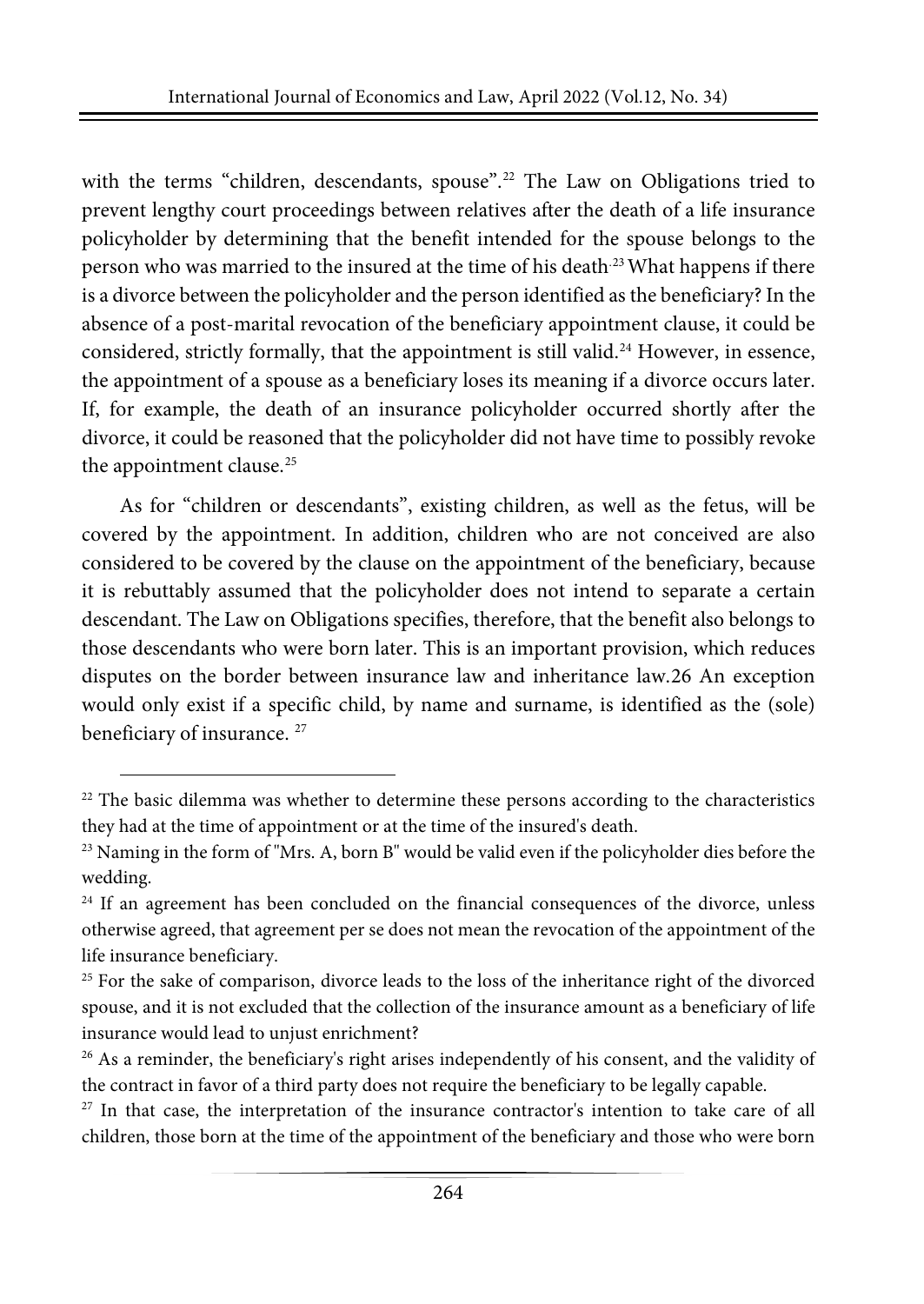It is not uncommon for an insurance policyholder to designate his or her heirs as beneficiaries of life insurance. This appointment means that all heirs are considered beneficiaries at the time of the death of the policyholder. If the policyholder states that the beneficiaries are the legal heirs, he automatically excludes the testamentary heirs from the inheritance.<sup>[28](#page-10-0)</sup> If, on the other hand, the policyholder has designated the beneficiaries as "heirs listed in the will", only those persons will be beneficiaries, regardless of whether the will was drawn up after the appointment of the beneficiary.

Ifseveral life insurance beneficiaries with predetermined shares are determined, the sum insured is divided between them according to those shares. If the contractor designates several beneficiaries without specifying their shares, the insured amount is divided into equal parts. If the policyholder has appointed his heirs as beneficiaries of the sum insured, it shall be divided in proportion to their hereditary shares in the estate of the policyholder. In our law, the insured amount is included in the amount of the inheritance. Namely, there is a provision in the Law on Inheritance that regulates the inclusion in the inheritance part.<sup>[29](#page-10-1)</sup> According to that provision, the legal heir is credited with the gift that he received from the testator in any way.<sup>[30](#page-10-2)</sup> Although that provision does not explicitly mention the amount of insurance, it should not be concluded that a gift made in the form of insurance is not included. Namely, there is a special article entitled If the gift consists of insurance (Article 73). When the gift consists of insurance in favor of the recipient, the value of the gift is the sum of paid premiums if that sum is less than the insured amount (paragraph 1 of Article 73). If the sum of paid premiums is higher than the insured amount, the insured amount is taken as the value of the gift (paragraph 2 of Article 73). According to the letter of the law, life insurance is included, therefore, only in the case of legal heirs. What about testamentary heirs? Does the waiver

later, cannot be applied. By naming a specific child, he stands out as the only beneficiary of insurance. The same goes for the spouse. The same in: M. Ćurković, *Ugovor o osiguranju osoba, Život-nezgoda-zdravstveno,* 134‒135.

<span id="page-10-0"></span><sup>&</sup>lt;sup>28</sup> An exception would exist only if it is established that the policyholder has misused the term legal heirs, without intending to exclude testamentary heirs.

<span id="page-10-1"></span><sup>29</sup> Law on Inheritance, *Official Gazette of RS*, no. 46/95, 101/2003 - USRS decision and 6/2015, art. 66

<span id="page-10-2"></span><sup>30</sup> LoI, Art. 66 para. 1.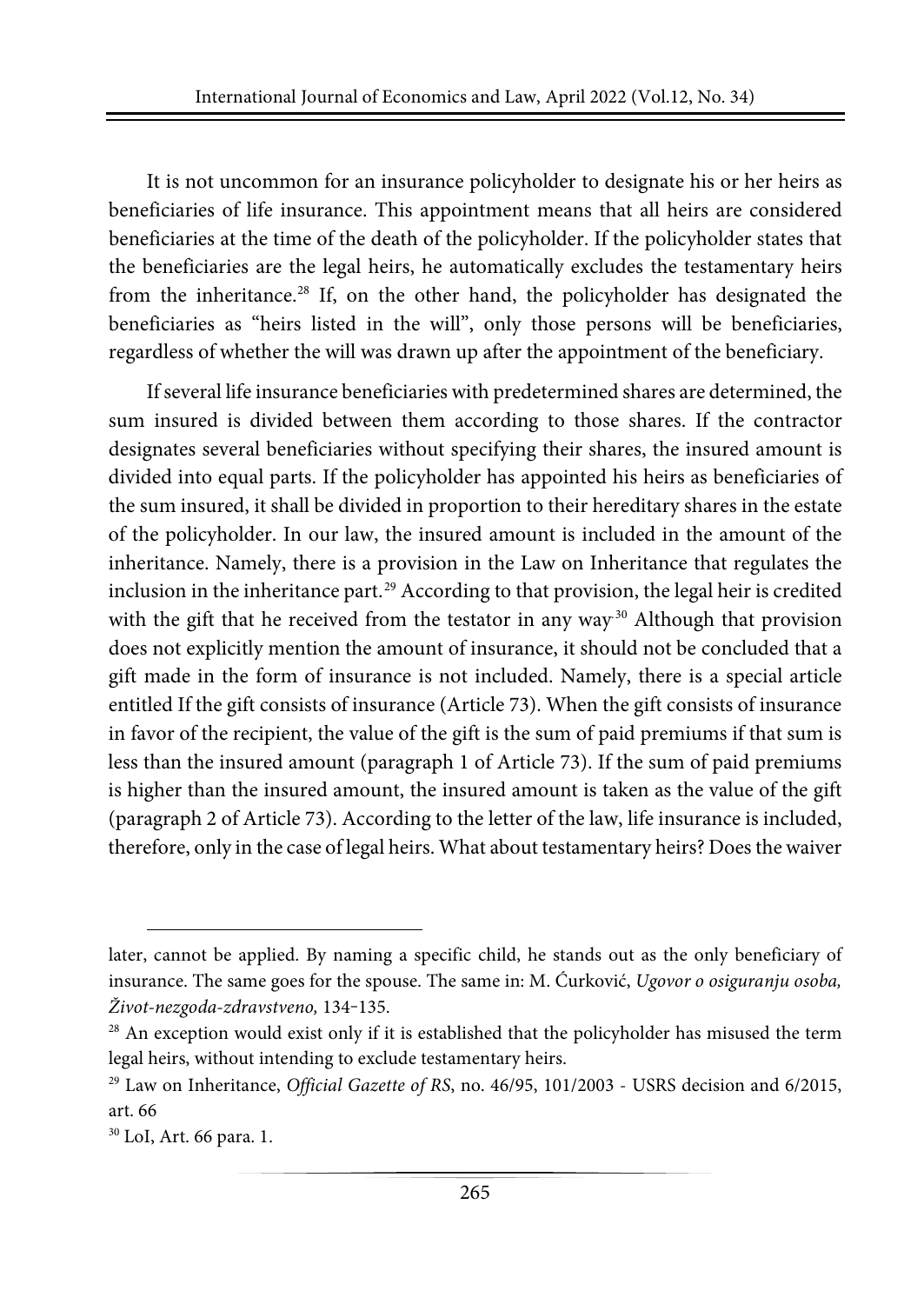of the inheritance right mean ipso jure also the loss of the right to the insured amount?! From what is written in the Law on Inheritance, it is not so.

And does the rule on inclusion in the inheritance part imply that the life insurance regime is different when it comes to donations through insurance of persons outside the circle of heirs? Linguistically interpreting the Law of Inheritance, it should be so. In that case, the rules from the section Law on Obligations dedicated to the insurance contract have priority. This further leads to the conclusion that there are two regimes that apply to the appointment of life insurance beneficiaries. One is the regime that applies to legal heirs. They include the amount of insurance premiums paid or the amount of insurance, depending on which amount is higher, in the inheritance part. The situation is completely different when the insurance contractor has designated a person outside the circle of heirs as the beneficiary. His fate is determined by the Law on Obligations, which means that the amount of the insured amount will be inaccessible to third parties, including heirs. The sum provided is quite safe from the beneficiary's point of view, within the limits of revocation of benefits dictated by reasons of public order.

If there are several beneficiaries, and one of them dies or refuses to accept the benefit, his part is shared with the other beneficiaries of the benefit. If none of the named beneficiaries accepts the sum insured, it enters the property of the policyholder. The issue of appointing a person outside the circle of heirs as a beneficiary is especially problematic, if this calls into question the realization of the right to inherit guaranteed by law.

For the legal effect of the clause on naming the user, the most important thing is that it must be precisely redacted, so that it is possible to determine with certainty who the beneficiary is. It is crucial that this clause implies a clear and unambiguous intention of the policyholder to appoint a person as a beneficiary. The beneficiary appointment clause should contain all the information necessary to identify the insurance beneficiary. If the life insurance contract does not specify who the beneficiary is, the sum insured enters into the estate of the policyholder and is divided between his heirs. The same is the case when the user appointment clause is imprecise or void. Thus, the key difference between the case when an insurance beneficiary is appointed and when he is not appointed is reflected in whether the sum insured belongs to the property of the insurance contractor. If the clause on the appointment of the beneficiary is valid, the insured amount belongs to the beneficiary, who directly addresses the insurer. The sum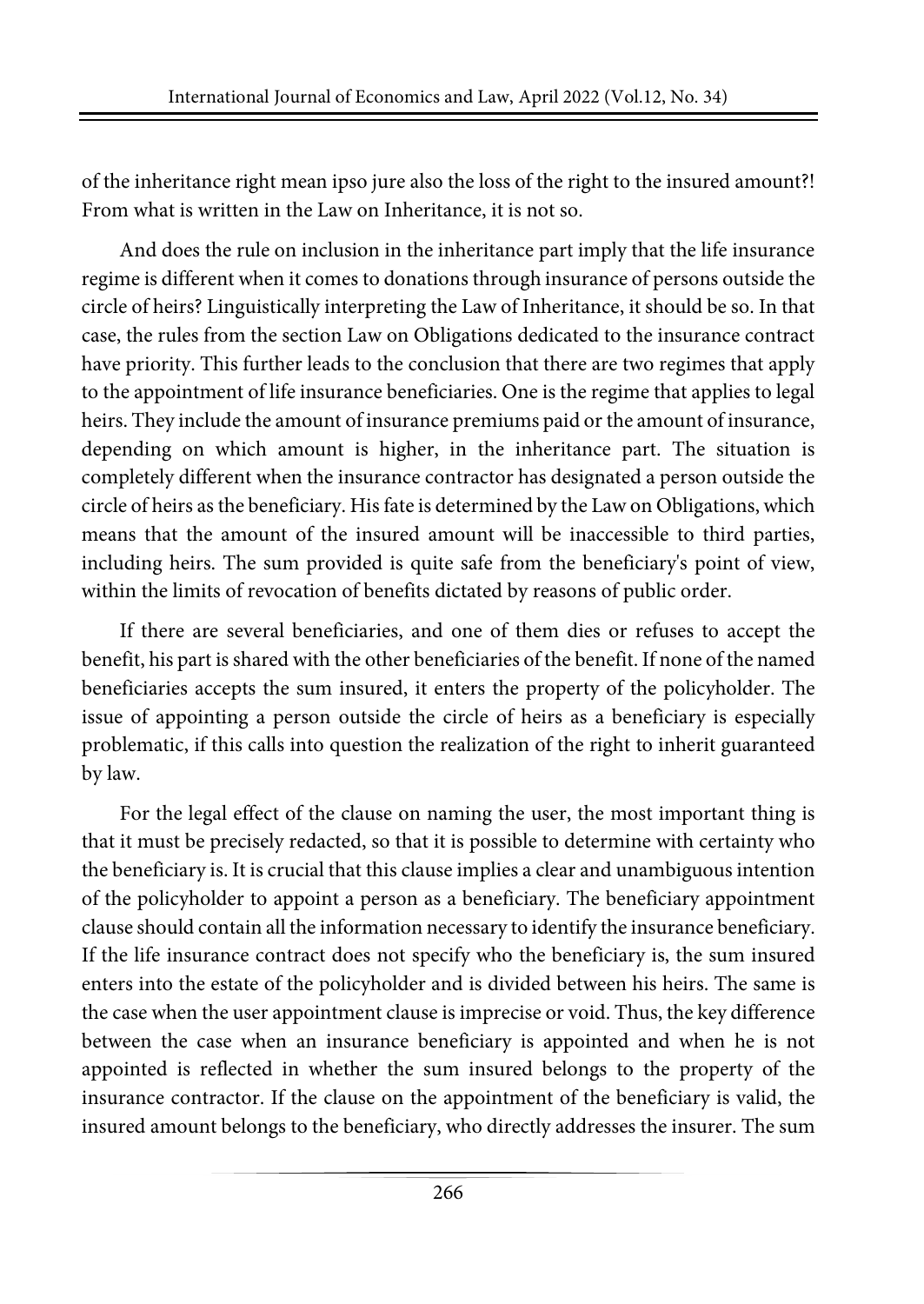insured is inaccessible to the heirs of the insurance contractor, as well as to his creditors. This does not mean that no successor can be appointed as the beneficiary of the insurance.

Due to the separation of the sum insured and other assets of the insurance policyholder, the heir who is appointed as the beneficiary of the insurance is entitled to the sum insured, even if he has waived the inheritance right.  $31$  If the beneficiary has not been appointed or the clause is invalid or for some reason cannot produce legal effect, the sum insured enters the property of the policyholder, belongs to his heirs and generally shares the fate of his assets (Šulejić, 2005: 486). If more than one beneficiary has been determined, but it is not specified which part of the sum insured belongs to which beneficiary, the sum insured is divided into equal parts if the beneficiaries are not the heirs of the policyholder.  $32 \text{ If the beneficiaries are the heirs of the insurance}$  $32 \text{ If the beneficiaries are the heirs of the insurance}$ contractor, the sum insured is divided according to their inheritance shares.

#### **Restrictions dictated by public order**

If the life insurance is concluded for the life of another person (ie when the policyholderis not also the insured person!), his consent isrequired forthe appointment of the beneficiary. In this way, the public order in the field of insurance is manifested. A distinction should be made here between the consent given by each insured person for concluding a life insurance contract (consent to be an insured person, because the insured case relates to his life) and the consent for appointing an insurance beneficiary. Consent to the conclusion of a life insurance contract in the event of the death of the insured person is a conditio sine qua non. If there is no written consent of the insured person to have his life insured, the contract is invalid. If, on the other hand, the consent of the insured person for the appointment of a certain beneficiary is missing, the contract is valid, but the appointment of that beneficiary is not valid. The insured person can, therefore, veto the appointment of a certain insurance beneficiary (Sokal, 1976).

<span id="page-12-0"></span> $31$  Otherwise, in our law, the insured amount and the rights related to the insured amount are treated independently of inheritance relations. See.: V. Kapor, S. Carić, 311-312.

<span id="page-12-1"></span> $32$  "By filing a lawsuit by one insurance beneficiary from a life insurance contract, the statute of limitations of claims of other beneficiaries from the same contract is not terminated." (Judgment of the District Court in Valjevo, Gž. 1688/2005 as of 3.11.2005)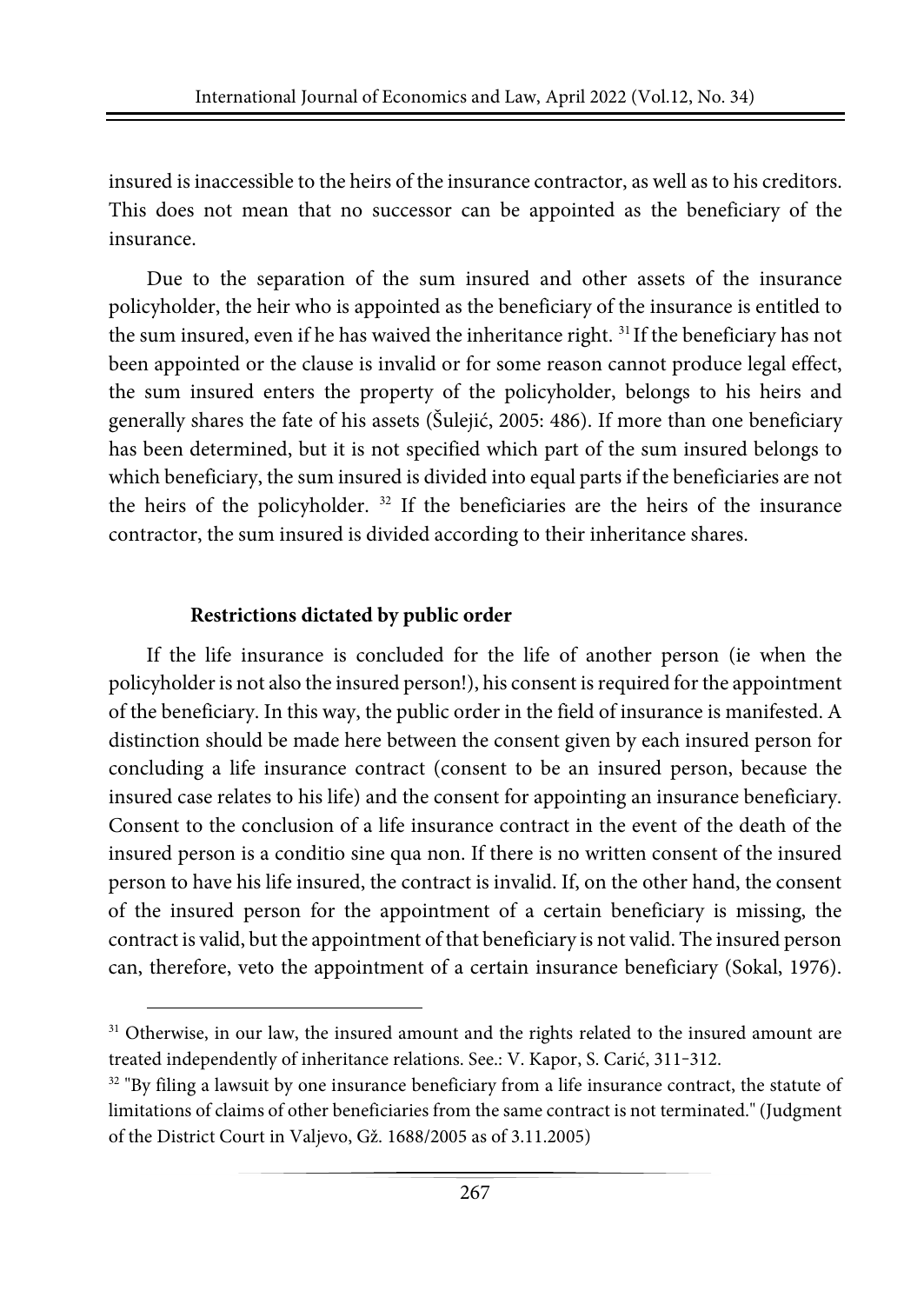The same applies to any change in insurance beneficiaries. This is an attempt to prevent speculation on other people's lives. If the insurer does not appoint another beneficiary, with the written consent of the insured person, the rule applies that the insured amount belongs to the property of the insurance contractor. The second type of consent, consent for the appointment of the beneficiary, aims to protect the interests of the insured person in relation to the policyholder and the beneficiary. [33](#page-13-0)

# **3. ACCEPTING THE BENEFIT**

## **3.1. Beneficiary's personal right**

A person who is intended to benefit from life insurance can accept it (which will usually be the case) or reject it. Although the appointment does not require the consent of the user stricto iuris, it is possible that he will refuse this transfer of rights for reasons known to him.

A statement of acceptance of life insurance benefits is also a unilateral statement of intent, which can only be made by the beneficiary, at any time after the appointment (Elhabbouli, 2015: 154). This can happen already at the time of appointment or later, even after the death of the insured person. Acceptance of the appointment may be explicit or tacit, which ultimately means that no special form is required. Explicit acceptance is when the user expresses his will by sending the appropriate contractual document to the insurer: thus the policy can provide that the user is considered to have accepted the appointment if he signed the policy, an addendum to the policy or sent a letter to the insurer. The benefit is tacitly accepted by making a statement to the insurer about the occurrence of the insured event. Acceptance can be made at any time before revocation, even after the death of the insured person. After accepting the benefit, the policyholder cannot exercise the rights from the mathematical reserve: to request the

<span id="page-13-0"></span><sup>&</sup>lt;sup>33</sup> He must be acquainted with the person to whom the sum insured will be due in the event of his death. If there is no trust in that person, ie. if he suspects the existence of a *votum mortis* in respect of him, he shall refuse consent to his appointment as a beneficiary of life insurance. By denying consent to the appointment of a beneficiary, the insured person protects his or her life. French theory points out that otherwise the insured person would give "permission to be killed" (fran.: *permis d'être tué*). Detaljnije: L. Mayaux, "L'attribution du bénéfice", 235-238.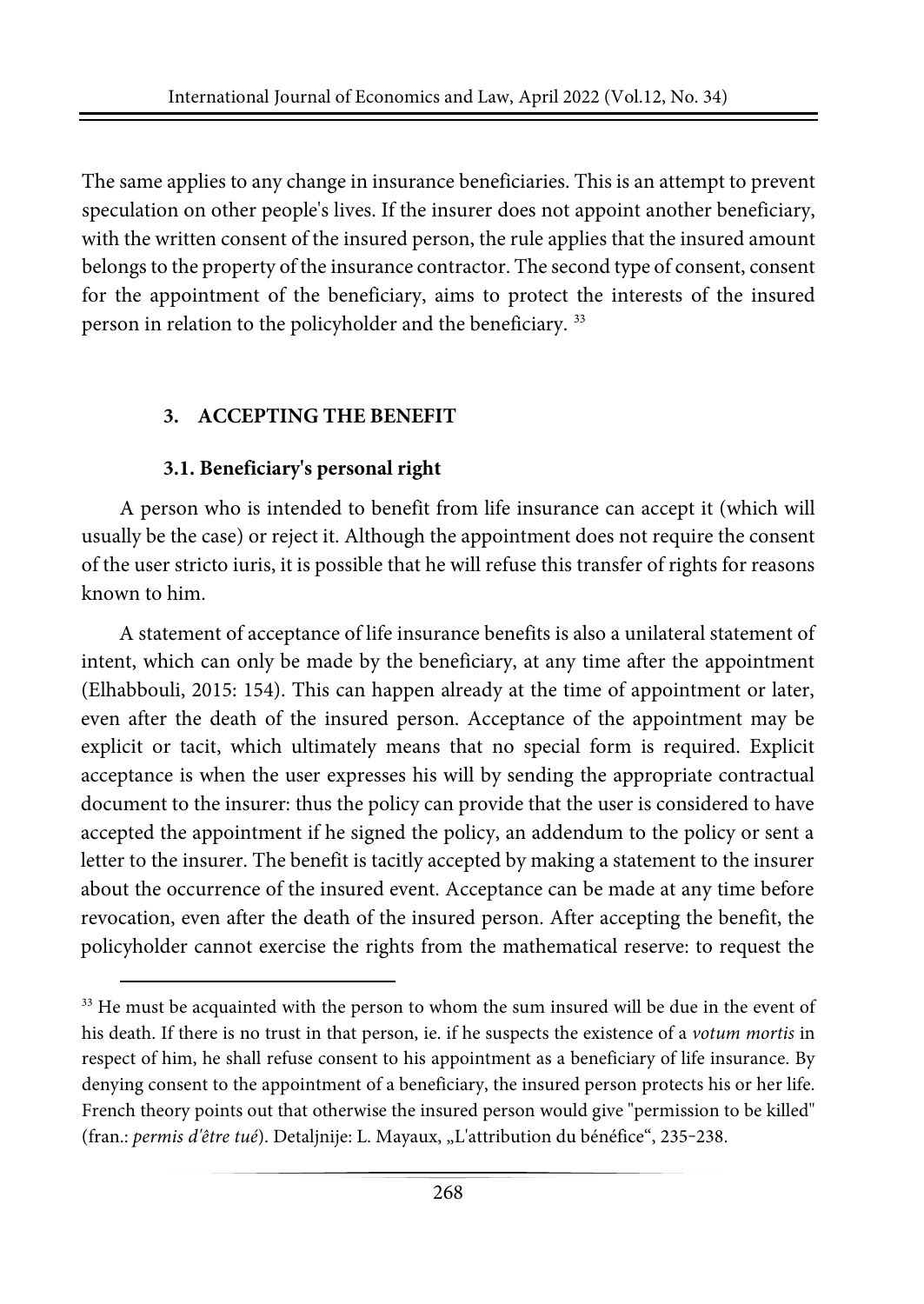redemption or advance payment of the sum insured. [34](#page-14-0) Heirs may require the beneficiary to state whether he accepts the stipulation within one month. If, however, the user refuses the benefit, such a statement has retroactive effect, it will be considered that the appointment of the user has not been made. [35](#page-14-1) The benefit from the contract will belong to the property of the insurance policyholder. The death of the beneficiary before or at the same time as the death of the policyholder has the same effect. Since the user has not acquired the right to the stipulated benefit, his heirs do not have the right to claim it either.

### **3.2. The aleatory character of the right to the insured sum**

Two principles are relevant for understanding the legal position of life insurance beneficiaries (Belanić, 2018, 146-166). First, the beneficiary acquires his own and direct right to the sum insured at the time of concluding the contract, with the proviso that it may be revoked by the policyholder (Picard, Besson, 1964: 513). His statement on accepting the appointment has no constitutive, but declarative effect. <sup>[36](#page-14-2)</sup>He has the right to contact the insurer directly. <sup>[37](#page-14-3)</sup> However, the right of the life insurance beneficiary is not direct in the same way as with other contracts in favor of a third party. The aleatory

<span id="page-14-0"></span><sup>&</sup>lt;sup>34</sup> Redemption, complete or partial, has the effect of complete or partial termination of the insurance contract. Therefore, it can no longer be performed for the benefit of the user. For this reason, there is a difference between the legal regime of redemption before and after the acceptance of life insurance benefits. In.: L. Mayaux, "L'attribution du bénéfice", 286.

<span id="page-14-1"></span><sup>&</sup>lt;sup>35</sup> The silence of the beneficiary also has the significance of accepting the benefits.

<span id="page-14-2"></span><sup>36</sup> Contracting in favor of a third party was in principle prohibited in Roman law (*alteri stipulari nemo potest*), although there were exceptions to this rule. Only pandect law allows contracting in favor of a third party, but even then the understanding that the user acquires a direct right from the contract did not prevail. With the development of insurance contracts during the 19th and 20th centuries, this characteristic of contracts in favor of the third party came to the fore. More in: S. Perović, *Obligaciono pravo*, 439-440.

<span id="page-14-3"></span><sup>&</sup>lt;sup>37</sup> In this regard, the amount of the insured amount belongs to the beneficiary from the beginning, it does not enter the inheritance of the insurance contractor. The French Court of Cassation ruled on this at the end of the nineteenth century. See in.: L. Mayaux, "Les droits des personnes intéressées au contrat", u: Jean Bigot, Philippe Baillot, Jérôme Kullmann, Luc Mayaux (ed.), *Les assurances de personnes*, Tome 4, L. G. D. J, Paris 2011, 314.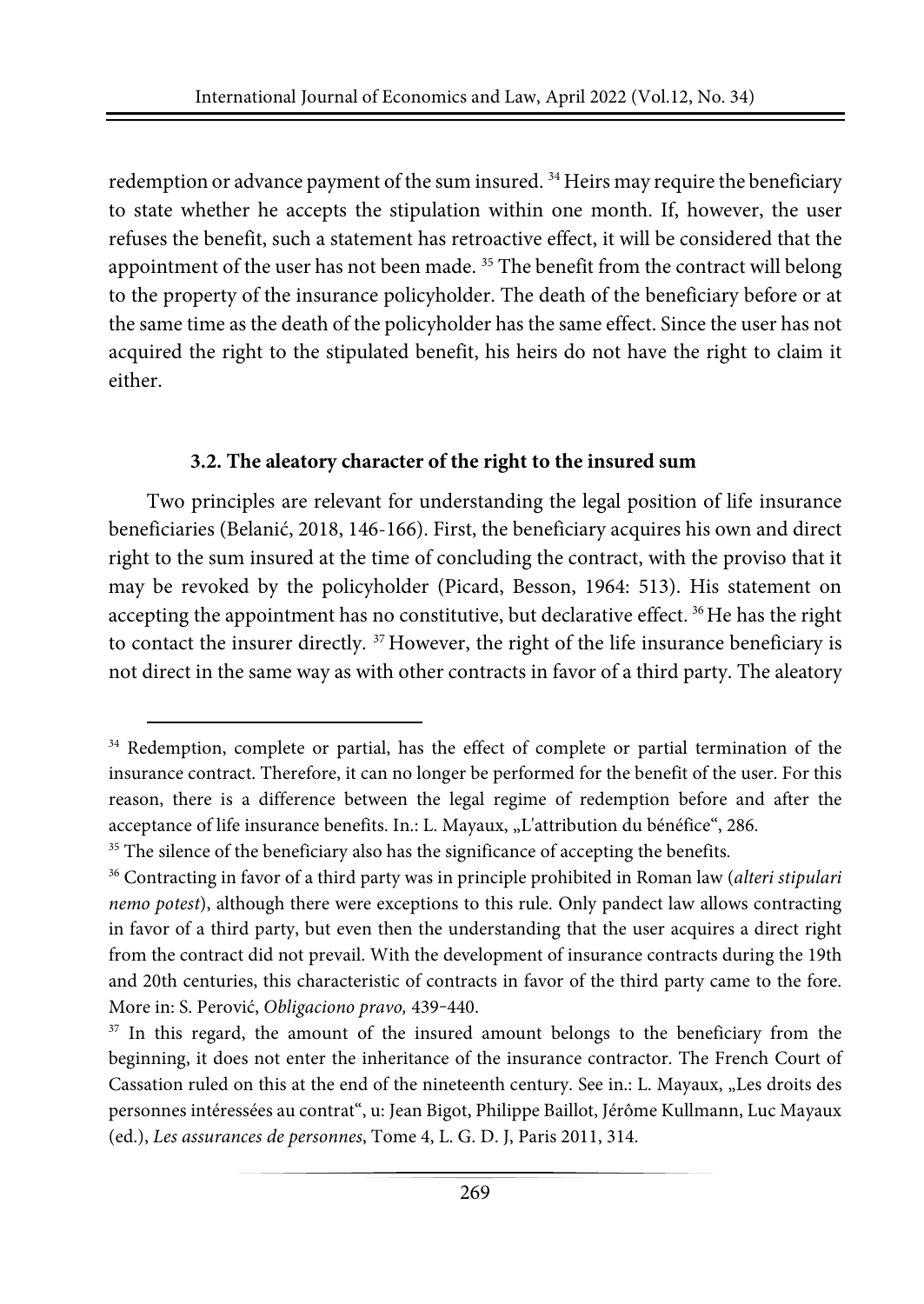character of the insurance contract contributes to the aleatory character and the rights of the insurance beneficiary. Namely, he will be able to receive the sum insured only if the risk covered by the insurance contract is realized within the agreed period. Second, the scope and content of the user's rights are determined by the policyholder in the insurance contract in his favor. Therefore, the insurer can point out to the beneficiary all the objections that he can point out to the insurance policyholder, which have a basis in the insurance contract: risk exclusion, non-payment of the premium, etc. The policyholder has the right to dispose of all rights under the insurance contract, including the revocation of the beneficiary, until the occurrence of the insured event. However, if he has accepted the benefit, the beneficiary has the right to cede the sum insured before the occurrence of the insured event, with the written consent of the policyholder and the insured person.

# **3.3. Autonomy of the right to the insured sum in relation to the heirs and creditors of the insurance contractor**

If the contract is concluded in favor of a third party, the beneficiary acquires a direct right towards the insurer. A statement of acceptance is therefore not relevant to the creation of his right. It is enough that he does not refuse the stipulation in his favor. [38](#page-15-0)

Insurers' creditors have no rights to the sum insured. They cannot collect from the insured amount, nor can they seize it. This guarantees that the insured amount will actually be paid to the beneficiary for whom the insurerintended it. Identical provisions are contained in all laws in comparative law. However, under certain conditions, creditors are granted the right to demand a refund of part of the premiums paid in the name of life insurance. Namely, if the paid insurance premiums are disproportionately high in relation to the property possibilities of the insurance contractor at the time of payment, the creditors can demand that the part of the premium that exceeds those possibilities be returned to them. Since this is a modality of actio pauliana, other conditions must be met to refute the debtor's legal actions. Therefore, creditors can get

<span id="page-15-0"></span><sup>&</sup>lt;sup>38</sup> The beneficiary is the creditor of the promitter, and has the right to request the execution of the due prestation in accordance with the contractual provisions.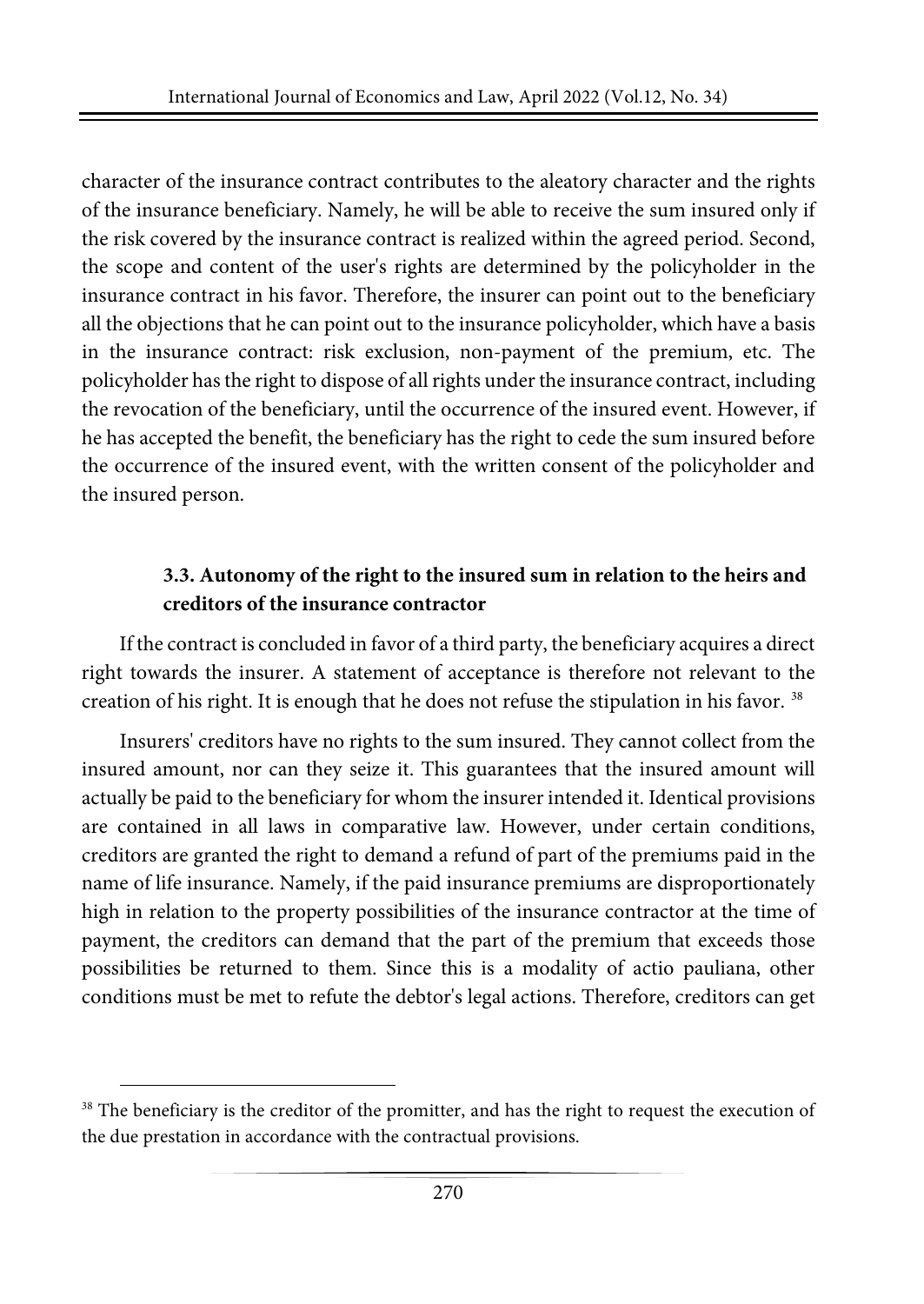a certain part of the paid premiums, but not a part of the insured amount, based on the refutation of the legal actions of the life insurance contractor.

One of the controversial issues related to the life insurance contract in favor of a third party concerns the situation that arises when the beneficiary dies before the maturity of the insured amount or annuity. Our Law on Obligations regulates only the case when the beneficiary is determined free of charge. Then the insurance benefit belongs to other beneficiaries, and if there are none to the insurance contractor. The question is what will happen if the beneficiary determined for a fee dies before maturity. The only logical interpretation would be that the benefit from the contract then belongs to the policyholder, by analogy with the rules that apply to insurance without specifying the beneficiary (Ćurković, 140-141).

#### **4. BENEFICIARY REVOCATION**

#### **4.1. Revocation before the acceptance of benefits**

When it comes to the legal regime of revocation of insurance beneficiary, there are differences according to when the revocation takes place. [39](#page-16-0) Revocation of the beneficiary before his acceptance of the benefit is the right of the policyholder ad nutum, which he can do at the latest until the acceptance of the benefit by the beneficiary, ie until the occurrence of the insured event. <sup>[40](#page-16-1)</sup>No formality is required for revocation, it is important that the intention of the insurance contractor to revoke the beneficiary is unequivocally expressed (Reglero Campos, 1995: 47-48). Revocation can also be made tacitly. Thus, it is considered that the beneficiary is tacitly revoked if the insurance contractor requests the purchase of insurance from the insurer. But, the mere verbal statement of the contractor that he would like to replace the beneficiary, without changing the beneficiary clause, explicitly or tacitly, is not enough to recall the beneficiary. Likewise, the silence of the insurance contractor on the question of whether he retains the appointment of the beneficiary is not considered a revocation of the

<span id="page-16-0"></span><sup>&</sup>lt;sup>39</sup> It may be debatable whether, in the event of the insolvency of the policyholder, the trustee has the duty to revoke the appointment of the beneficiary and demand payment of the sum insured from the insurer in order to distribute it to the creditors.

<span id="page-16-1"></span> $40$  The beneficiary cannot be recalled by the creditors of the insurance contractor, nor by his heirs.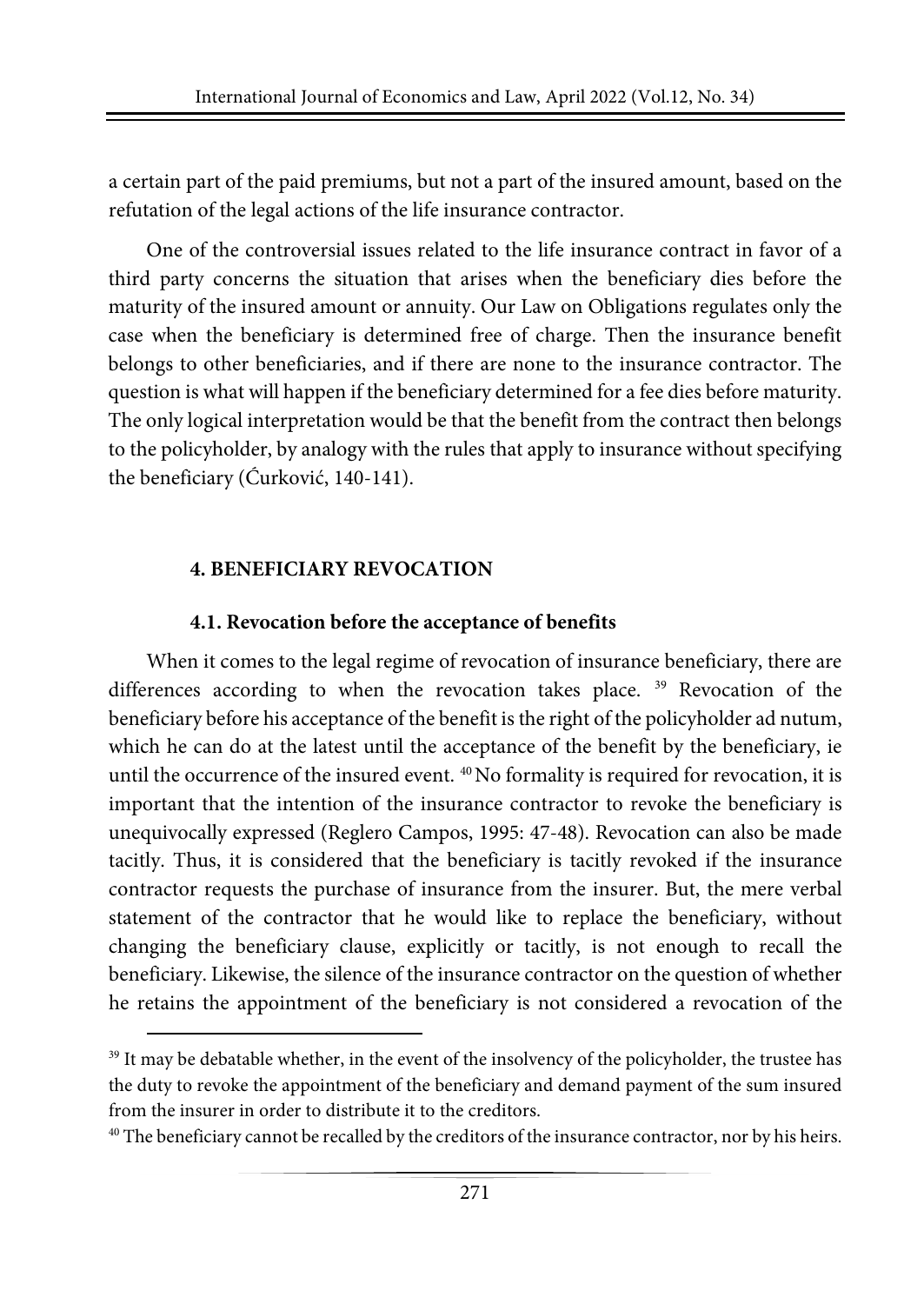appointment. The validity of the revocation of the beneficiary does not require the consent of the insurer or the previously named beneficiary. But it is useful that the information about the recall reaches the insurer. The revocation of one beneficiary does not have to be accompanied by the designation of another beneficiary.

The termination of life insurance also hasthe legal effect ofrecalling the beneficiary. Namely, if the policyholder cancels without a notice period and demands payment of the redemption value, it can be considered that the appointment of the life insurance beneficiary has been tacitly revoked.

### **4.2. Revocation after the acceptance of benefits**

When it comes to recalling the beneficiary after accepting the benefit, the rule is that the acceptance of the beneficiary results in the termination of the right to recall. However, there are deviations from this rule, introduced for the protection of public order in the field of insurance. We have already explained that by accepting the benefit, the user acquires his own right. Nevertheless, taking into account the fact that life insurance is usually a long-term contract and that after the appointment of the beneficiary, the circumstances that motivated the contractor to appoint a certain person as a beneficiary may change significantly, the laws recognize exceptions to the impossibility of recalling the beneficiary. In most rights, two situations are regulated. First, if the beneficiary attempted to kill the insured person.<sup>[41](#page-17-0)</sup> The aim of recalling the beneficiary in this case is to protect the insured person from the risk of re-attempted murder by the beneficiary. <sup>[42](#page-17-1)</sup> Second, if the benefit from the insurance contract is granted without compensation, the revocation may be made on the basis of the rules on revocation of gifts. The second case is particularly suitable for an insurance policyholder who, after the appointment of a life insurance beneficiary, is faced with a change in the economic circumstances in which he has lived until then. According to the Law on Obligations, if the donor becomes so impoverished after giving the gift that he has no

<span id="page-17-0"></span><sup>&</sup>lt;sup>41</sup> Although this is not explicitly stated in the Law on Obligations, the same should apply if the user tried to kill the insurance contractor.

<span id="page-17-1"></span><sup>&</sup>lt;sup>42</sup> Who can guarantee the insured person that a beneficiary who once tried to kill him will not do the same in the future? The beneficiary must be recalled so that there is no financial motivation to commit the crime. By attempting to kill the insured person, the beneficiary proved himself unworthy.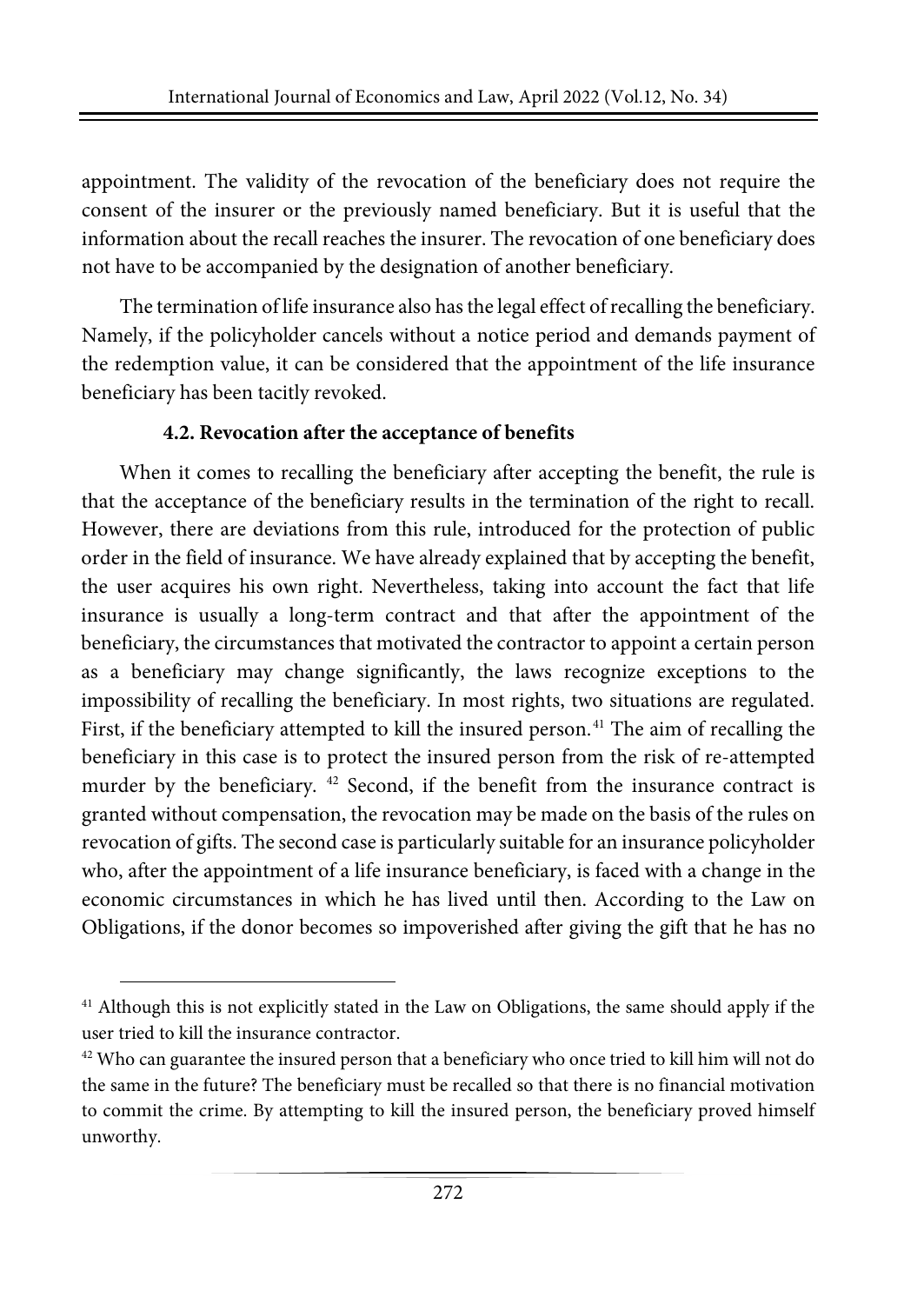means of subsistence, and there is no person who is obliged to support him, he can revoke the gift. Also, the gift can be revoked due to the rudeness and ungratefulness of the recipient. By applying this provision, the beneficiary could be recalled if he has committed a criminal offense against the insurance contractor or a member of his immediate family or has committed a serious offense about the legally established duty towards the same persons. As for the deadline for recalling the beneficiary according to the rules that apply to the recall of gifts, it is not determined by law. We believe that the contractor has the right to recall the beneficiary until his death. If the policyholder recalls the beneficiary and does not specify another, the sum insured is from that moment part of his property.

The promiser may be released from the obligation to the beneficiary only if he has refused the benefit from the contract or if the insurance beneficiary has been recalled. In all other cases, the insurer is obligated. Therefore, even if the obligation to the beneficiary has been fulfilled by the stipulator, it does not release the promitter from the same. Although he has the position of a creditor from the contract in favor of a third party, the beneficiary does not have the position of the other contracting party. For the validity of the determination of the beneficiary, his consent is not necessary, even if he is familiar with the contracting of benefits. Also, it follows from the general rules of the law of obligations that the beneficiary has no obligation to accept the agreed benefit. The key moment for his position from the contract in favor of the third party is precisely the acceptance / rejection of the benefit. If he accepts the agreed benefit, the beneficiary acquires his own and irrevocable right. The moment of acceptance of the stipulation (which is usually related to the occurrence of the insured event, but may be sooner or later) makes the determination of the user irrevocable and definitive. From that moment on, the contractor can no longer make changes or terminate the contract. Modification or revocation of rights by the stipulator is possible only if they are explicitly agreed and with the consent of the beneficiary.

The situation is completely different if the naming of the beneficiary is "irrevocable". In this case, the policyholder has no right to recall the beneficiary or cancel his appointment. Waiver of the right to recall the beneficiary may be agreed at the time of conclusion of the contract or during its duration. An irrevocable appointment creates a right on the part of the beneficiary to demand payment of the sum insured from the insurer at the time of appointment. The policyholder may not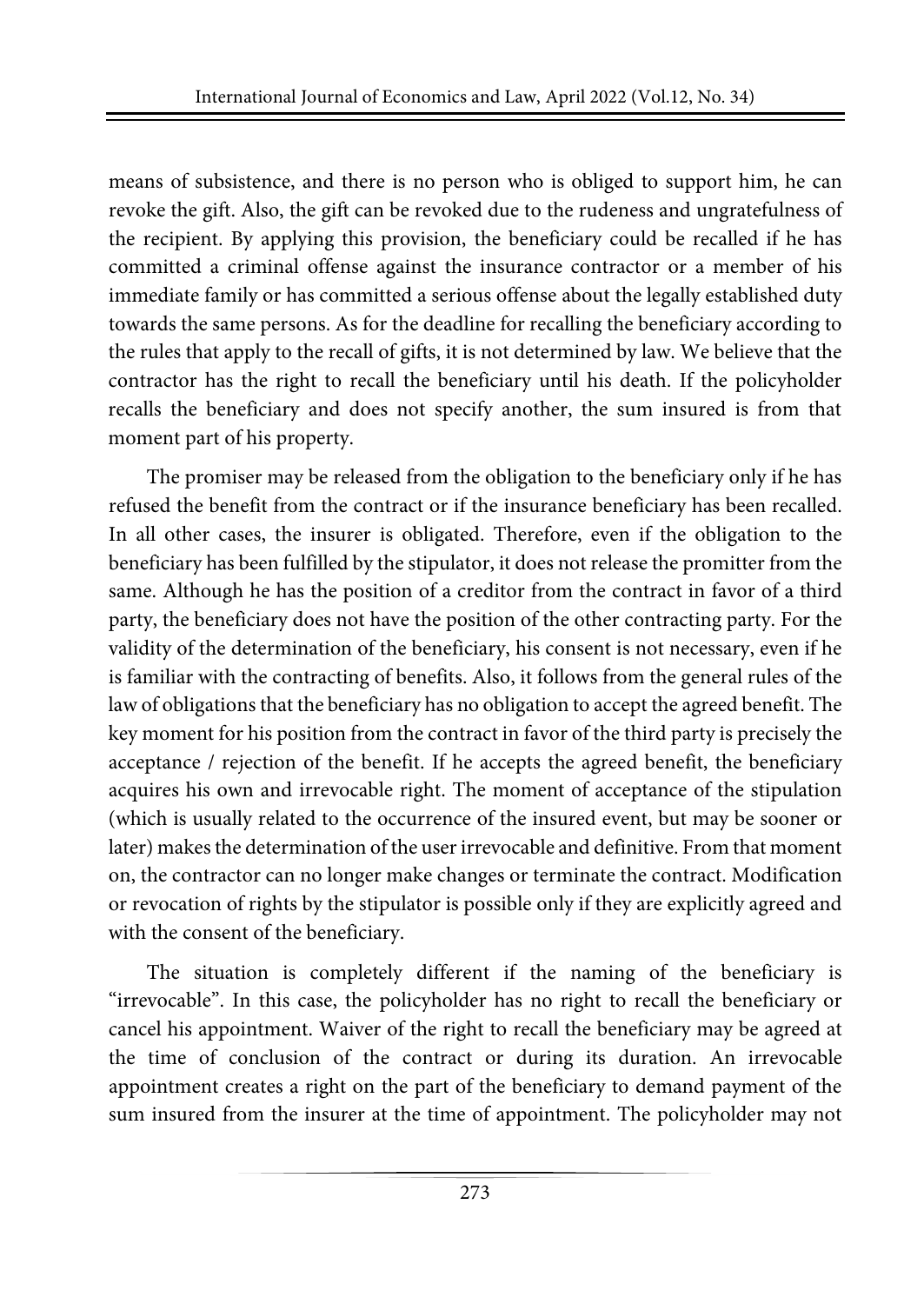revoke or limit the rights of the beneficiary without his consent. Therefore, the policyholder has no right to pledge ortransfer the sum insured, just as he cannotreplace the beneficiary or appoint additional beneficiaries. The beneficiary has the independent right to transfer or pledge the right to the insured amount. If the beneficiary dies before the insured person in case of irrevocable appointment, his right is transferred to the heirs.

# **CONCLUSION**

Life insurance for the benefit of a third party is an institution with a dual target function. On the one hand, it provides protection to the insurance contractor, who is the central figure, and on the other hand, it enables him, with all formalities, to appoint a certain person as the beneficiary of the sum insured, thus providing him with immunity from inheritance procedure. The appointment of a beneficiary is especially valuable when it wants to provide a person outside the circle of legal heirs. Although the clause on the appointment of the beneficiary is subject to certain formalities, they are incomparably easier to achieve compared to the appointment of the same person as the successor. The same effect can be achieved with a testamentary clause. But, if the policyholder wants a surprise factor in terms of separating part of the property from the estate, a contractual clause is a better option.

What are the advantages of naming a beneficiary over testamentary assignment of assets? First, a person who can be designated as a beneficiary is any person who has legal capacity. A wider circle of potential beneficiaries makes it easier for an insurance contractor who caresto provide a person outside the circle of legal heirs with the transfer of part of his property or at least a secure income. The circle of beneficiariesis, therefore, wider than the circle of heirs. Secondly, the beneficiary can be determined both in the case of life insurance in case of death, in life insurance in case of survival, as well as in the case of mixed insurance. This further means that testament-like effects can be achieved during the life of the policyholder, and not just in the event of death. Third, if the contractor wants complete freedom with regard to the appointment of the beneficiary, he will have it only if he is also the insured person. If, on the other hand, he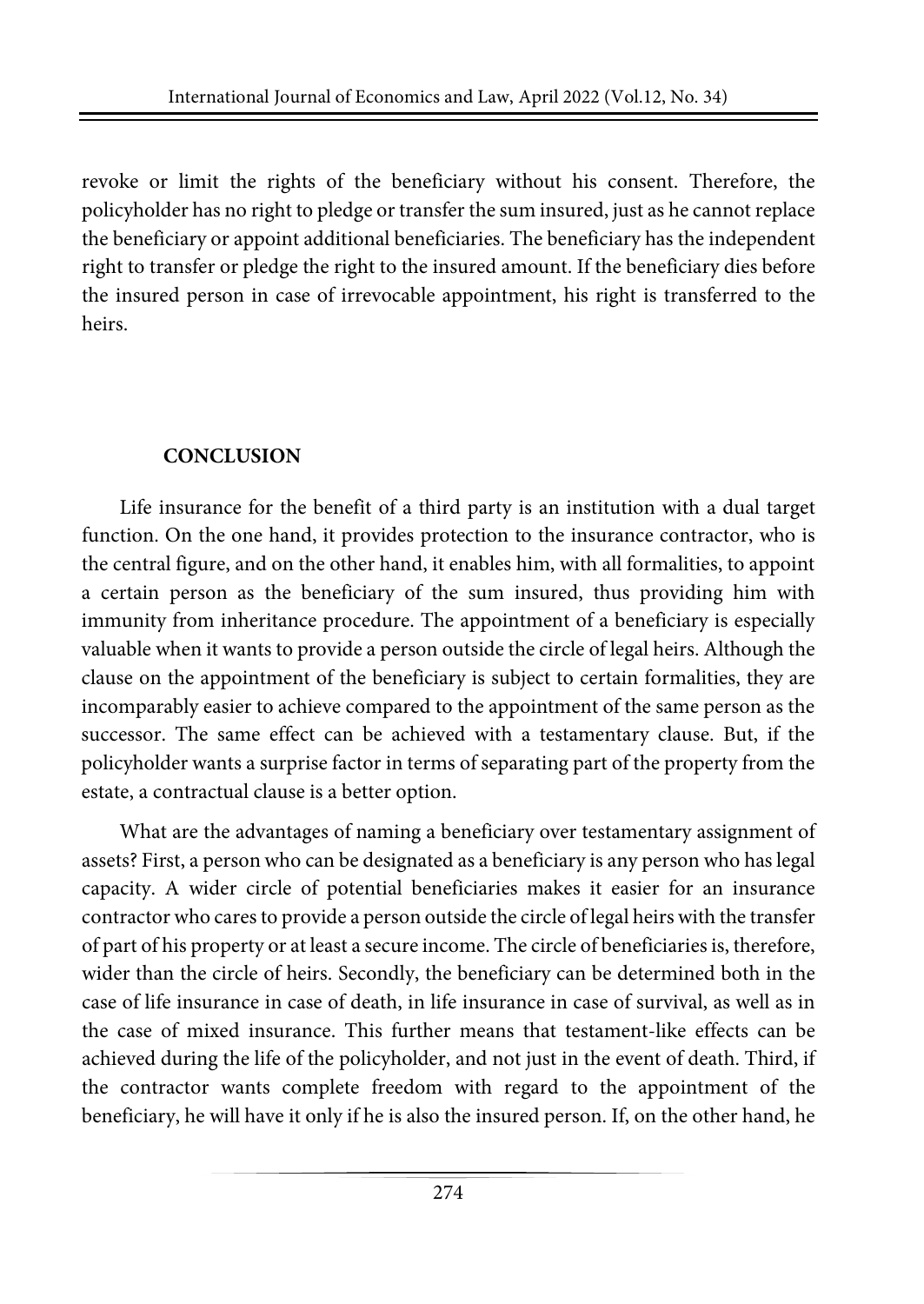has designated another person as insured, he will need the consent of that person to appoint the beneficiary.

Following the example of French law, a life insurance contract should contain information relating to the consequences of appointing a person as a beneficiary of insurance rights. [43](#page-20-0) Such a change in the regulatory framework is necessary. Since the appointment of a life insurance beneficiary is a personal act of the policyholder, which achieves the effect of testamentary disposition of property without formally drawing up a will, the consequences of the product require the policyholder to familiarize themselves with them in detail before making a legally binding statement.

### **REFERENCES**

- 1. B. Preložnjak,"Pravna priroda ugovora o osiguranju života vezanog uz investicijske fondove", Zbornik Pravnog fakulteta u Zagrebu, br. 3, 2011
- 2. C. Brömmelmeyer,"Lebensversicherung", u: R. Michael Beckmann, A.e Matusche-Beckmann (hrsg.), Versicherungsrechts-Handbuch, Verlag C. H. Beck München 2009
- 3. Đ. Luka Greko, "Korisnik naknade u životnom osiguranju i obaveza savesnog postupanja prema evropskim pravilima o sprečavanju pranja novca", u Moderno pravo osiguranja: tekuća pitanja i trendovi, Palić, 2014
- 4. H. Elhabbouli, Le contrat d'assurance vie en droit comparé franco-marocain, Thèse de doctorat, Université de Rennes, 2015
- 5. J. Bigot, "L'assurance-vie", u: J. Bigot, P. Baillot, J. Kullmann, L. Mayaux (ed.), Les assurances de personnes, Tome 4, L. G. D. J, Paris 2011, 31;
- 6. J. Bonnard, Droit des assurances, LexisNexis, Paris, 2012
- 7. J. Pak, "Značaj životnih osiguranja za materijalnu sigurnost u starosti", Promene u pravu osiguranja Srbije u okviru evropskog (EU) razvoja prava osiguranja (zbornik radova), Palić 2011
- 8. J. Pak, Pravo osiguranja, Pravni Fakultet Univerziteta Union, Beograd 2011
- 9. J. Teslau, T. Prang, "Lebensversicherung", u: H. W. van Bühren (hrsg.), Handbuch Versicherungsrecht, 4. Auflage, DeutscherAnwaltVerlag 2009

<span id="page-20-0"></span><sup>43</sup> Sabine Abravanel-Jolly, *Droit des assurances,* 385.